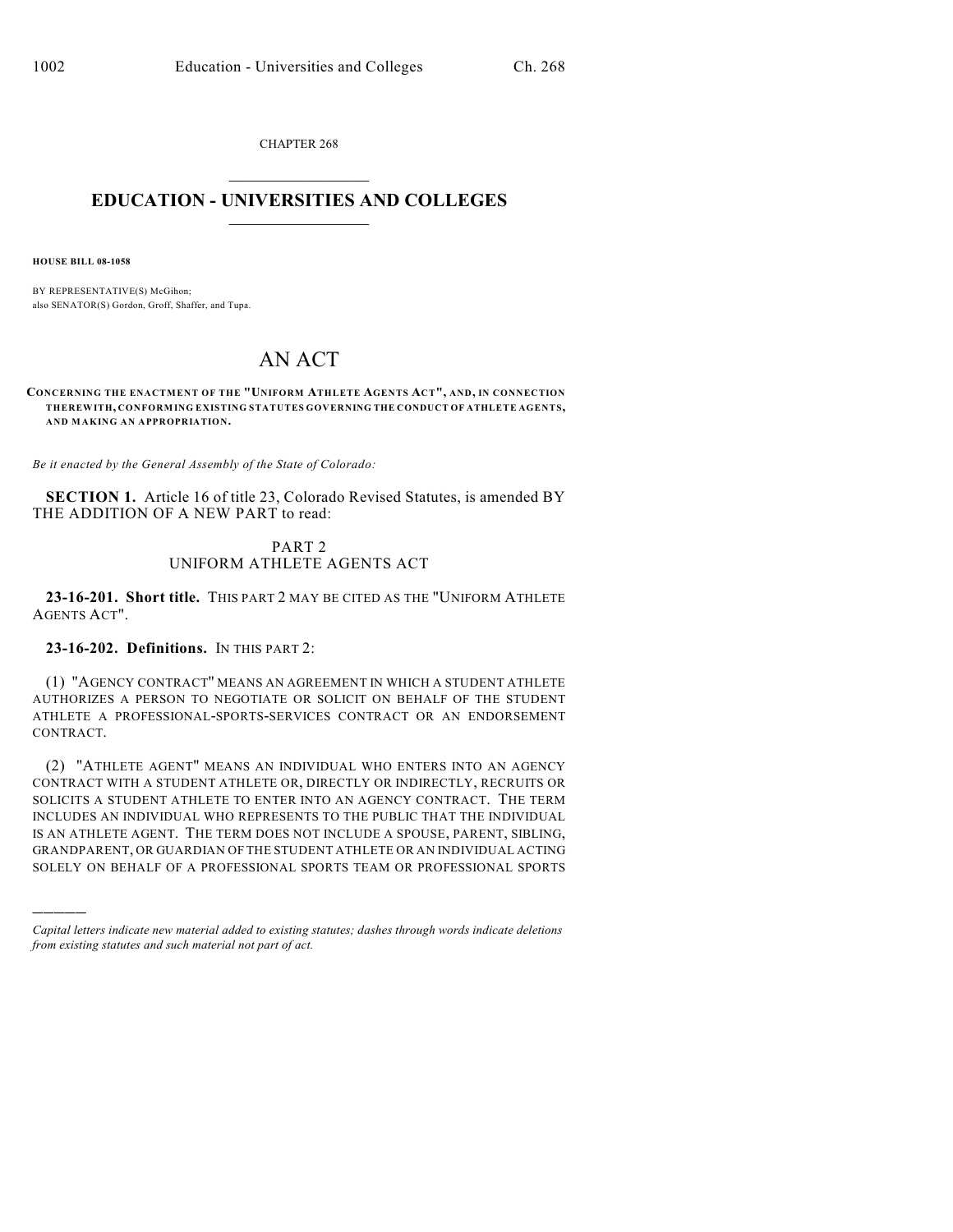ORGANIZATION.

(3) "ATHLETIC DIRECTOR" MEANS AN INDIVIDUAL RESPONSIBLE FOR ADMINISTERING THE OVERALL ATHLETIC PROGRAM OF AN EDUCATIONAL INSTITUTION OR, IF AN EDUCATIONAL INSTITUTION HAS SEPARATELY ADMINISTERED ATHLETIC PROGRAMS FOR MALE STUDENTS AND FEMALE STUDENTS, THE ATHLETIC PROGRAM FOR MALES OR THE ATHLETIC PROGRAM FOR FEMALES, AS APPROPRIATE.

(4) "CONTACT" MEANS A COMMUNICATION, DIRECT OR INDIRECT, BETWEEN AN ATHLETE AGENT AND A STUDENT ATHLETE, TO RECRUIT OR SOLICIT THE STUDENT ATHLETE TO ENTER INTO AN AGENCY CONTRACT.

(5) "DIVISION" MEANS THE DIVISION OF REGISTRATIONS IN THE DEPARTMENT OF REGULATORY AGENCIES.

(6) "ENDORSEMENT CONTRACT" MEANS AN AGREEMENT UNDER WHICH A STUDENT ATHLETE IS EMPLOYED OR RECEIVES CONSIDERATION TO USE ON BEHALF OF THE OTHER PARTY ANY VALUE THAT THE STUDENT ATHLETE MAY HAVE BECAUSE OF PUBLICITY, REPUTATION, FOLLOWING, OR FAME OBTAINED BECAUSE OF ATHLETIC ABILITY OR PERFORMANCE.

(7) "INTERCOLLEGIATE SPORT" MEANS A SPORT PLAYED AT THE COLLEGIATE LEVEL FOR WHICH ELIGIBILITY REQUIREMENTS FOR PARTICIPATION BY A STUDENT ATHLETE ARE ESTABLISHED BY A NATIONAL ASSOCIATION FOR THE PROMOTION OR REGULATION OF COLLEGIATE ATHLETICS.

(8) "PERSON" MEANS AN INDIVIDUAL, CORPORATION, BUSINESS TRUST, ESTATE, TRUST, PARTNERSHIP, LIMITED LIABILITY COMPANY, ASSOCIATION, JOINT VENTURE, OR GOVERNMENT; A GOVERNMENTAL SUBDIVISION, AGENCY, OR INSTRUMENTALITY; A PUBLIC CORPORATION; OR ANY OTHER LEGAL OR COMMERCIAL ENTITY.

(9) "PROFESSIONAL-SPORTS-SERVICES CONTRACT" MEANS AN AGREEMENT UNDER WHICH AN INDIVIDUAL IS EMPLOYED, OR AGREES TO RENDER SERVICES, AS A PLAYER ON A PROFESSIONAL SPORTS TEAM, WITH A PROFESSIONAL SPORTS ORGANIZATION, OR AS A PROFESSIONAL ATHLETE.

(10) "RECORD" MEANS INFORMATION THAT IS INSCRIBED ON A TANGIBLE MEDIUM OR THAT IS STORED IN AN ELECTRONIC OR OTHER MEDIUM AND IS RETRIEVABLE IN PERCEIVABLE FORM.

(11) "REGISTRATION" MEANS REGISTRATION AS AN ATHLETE AGENT PURSUANT TO THIS PART 2.

(12) "STATE" MEANS A STATE OF THE UNITED STATES, THE DISTRICT OF COLUMBIA,PUERTO RICO, THE UNITED STATESVIRGIN ISLANDS, OR ANY TERRITORY OR INSULAR POSSESSION SUBJECT TO THE JURISDICTION OF THE UNITED STATES.

(13) "STUDENT ATHLETE" MEANS AN INDIVIDUAL WHO ENGAGES IN, IS ELIGIBLE TO ENGAGE IN, OR MAY BE ELIGIBLE IN THE FUTURE TO ENGAGE IN, ANY INTERCOLLEGIATE SPORT. IF AN INDIVIDUAL IS PERMANENTLY INELIGIBLE TO PARTICIPATE IN A PARTICULAR INTERCOLLEGIATE SPORT, THE INDIVIDUAL IS NOT A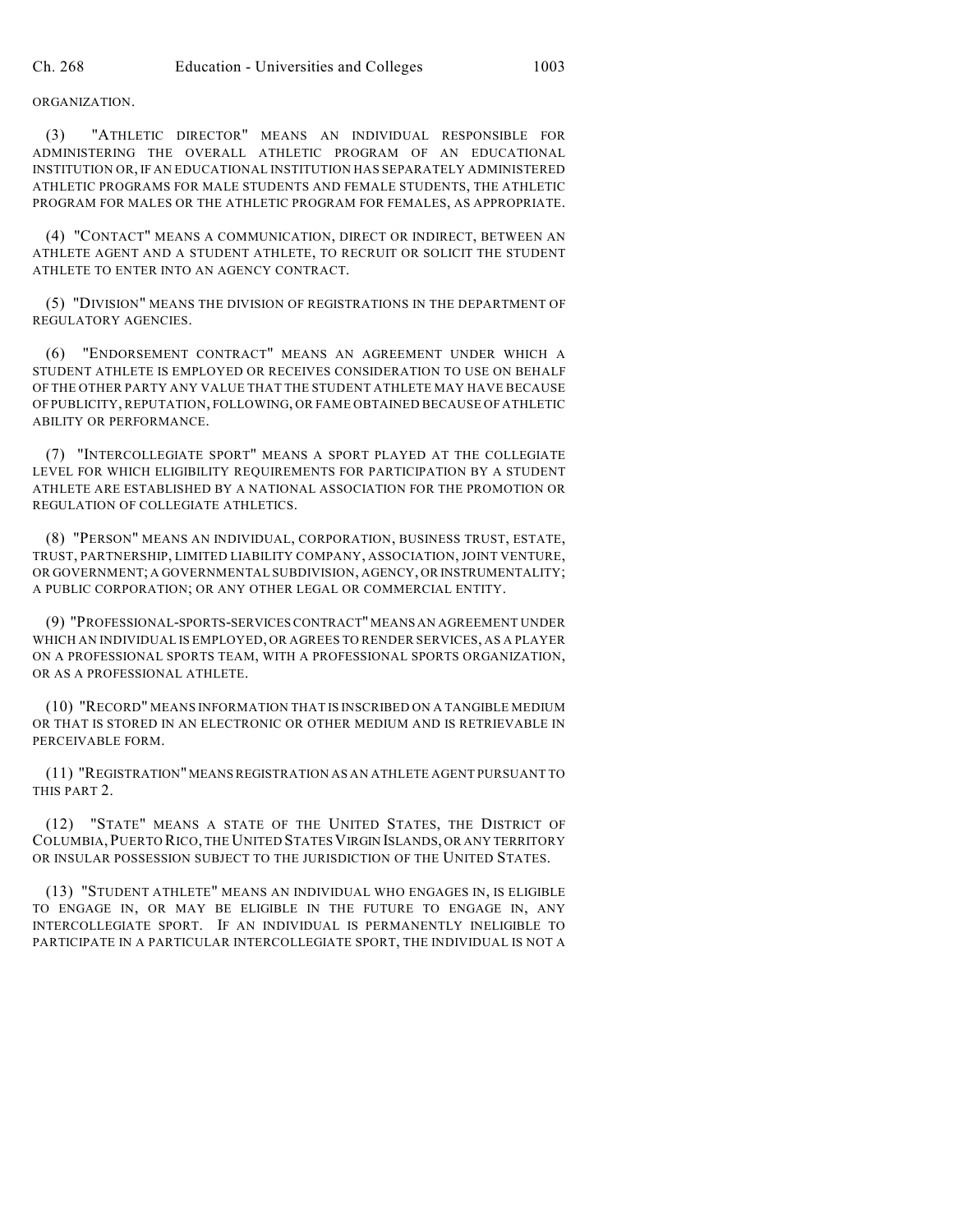STUDENT ATHLETE FOR PURPOSES OF THAT SPORT.

**23-16-203. Service of process - subpoenas.** (a) AT ALL TIMES WHILE ACTING AS AN ATHLETE AGENT IN THIS STATE, A NONRESIDENT INDIVIDUAL SHALL CONTINUOUSLY MAINTAIN IN THIS STATE A REGISTERED AGENT. THE REGISTERED AGENT SHALL BE:

(1) AN INDIVIDUAL WHO IS EIGHTEEN YEARS OF AGE OR OLDER AND WHOSE PRIMARY RESIDENCE OR USUAL PLACE OF BUSINESS IS IN THIS STATE;

(2) A DOMESTIC ENTITY HAVING A USUAL PLACE OF BUSINESS IN THIS STATE; OR

(3) A FOREIGN ENTITY AUTHORIZED TO TRANSACT BUSINESS OR CONDUCT ACTIVITIES IN THIS STATE THAT HAS A USUAL PLACE OF BUSINESS IN THIS STATE.

(b) THE REGISTERED AGENT OF THE NONRESIDENT INDIVIDUAL IS AN AGENT OF THE INDIVIDUAL AUTHORIZED TO RECEIVE SERVICE OF ANY PROCESS, NOTICE, OR DEMAND REQUIRED OR PERMITTED BY LAW TO BE SERVED ON THE INDIVIDUAL IN ANY CIVIL ACTION IN THIS STATE RELATED TO AN INDIVIDUAL ACTING AS AN ATHLETE AGENT.

(c) IF A NONRESIDENT INDIVIDUAL ACTING AS AN ATHLETE AGENT IN THIS STATE WHO IS REQUIRED TO MAINTAIN A REGISTERED AGENT PURSUANT TO THIS PART 2 HAS NO REGISTERED AGENT, OR IF THE REGISTERED AGENT IS NOT LOCATED UNDER ITS REGISTERED AGENT NAME AT ITS REGISTERED AGENT ADDRESS, OR IF THE REGISTERED AGENT CANNOT WITH REASONABLE DILIGENCE BE SERVED, THE NONRESIDENT INDIVIDUAL ACTING AS AN ATHLETE AGENT IN THIS STATE MAY BE SERVED BY REGISTERED MAIL OR BY CERTIFIED MAIL, RETURN RECEIPT REQUESTED, ADDRESSED TO THE NONRESIDENT ATHLETE AGENT AT HIS OR HER PRINCIPAL OFFICE ADDRESS. SERVICE IS PERFECTED UNDER THIS SUBSECTION (c) AT THE EARLIEST OF:

(1) THE DATE THE NONRESIDENT ATHLETE AGENT RECEIVES THE PROCESS, NOTICE, OR DEMAND;

(2) THE DATE SHOWN ON THE RETURN RECEIPT, IF SIGNED ON BEHALF OF THE NONRESIDENT ATHLETE AGENT; OR

(3) FIVE DAYS AFTER MAILING.

(d) THIS SECTION DOES NOT PRESCRIBE THE ONLY MEANS, OR NECESSARILY THE REQUIRED MEANS, OF SERVING A NONRESIDENT ATHLETE AGENT IN THIS STATE.

**23-16-204. Athlete agents - registration required - void contracts.** (a) EXCEPT AS OTHERWISE PROVIDED IN SUBSECTION (b) OF THIS SECTION, ON OR AFTER JANUARY 1, 2009, AN INDIVIDUAL MAY NOT ACT AS AN ATHLETE AGENT IN THIS STATE WITHOUT HOLDING A CERTIFICATE OF REGISTRATION UNDER SECTION 23-16-206.

(b) BEFORE BEING ISSUED A CERTIFICATE OF REGISTRATION, AN INDIVIDUAL MAY ACT AS AN ATHLETE AGENT IN THIS STATE FOR ALL PURPOSES EXCEPT SIGNING AN AGENCY CONTRACT IF: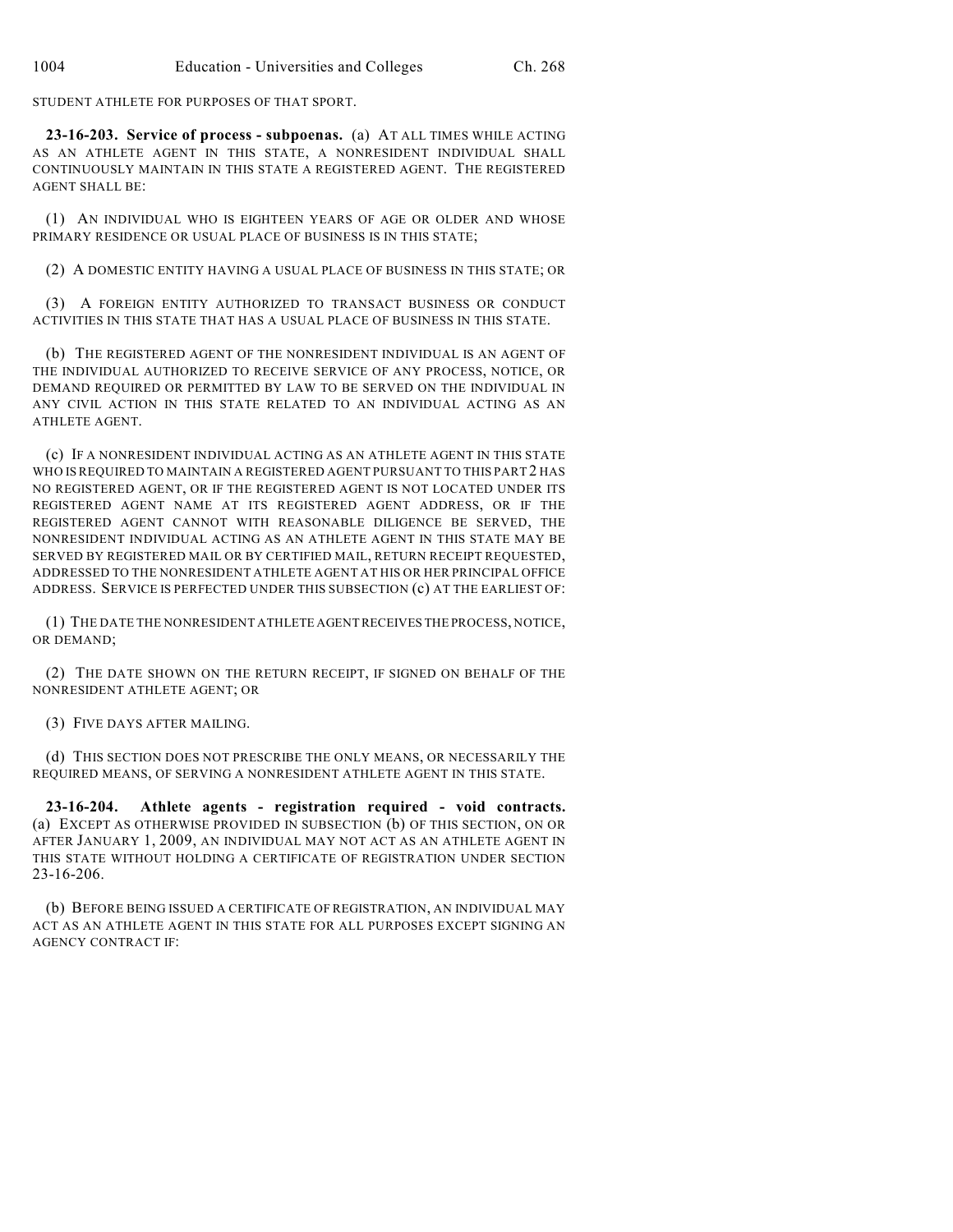(1) THE INDIVIDUAL IS REGISTERED OR LICENSED AS AN ATHLETE AGENT IN GOOD STANDING BY ANOTHER STATE AND THE INDIVIDUAL NOTIFIES THE DIVISION, IN WRITING ON A FORM APPROVED BY THE DIVISION, AT LEAST FIVE BUSINESS DAYS PRIOR TO ACTING AS AN ATHLETE AGENT IN THIS STATE;

(2) A STUDENT ATHLETE OR ANOTHER PERSON ACTING ON BEHALF OF THE STUDENT ATHLETE INITIATES COMMUNICATION WITH THE INDIVIDUAL; AND

(3) WITHIN SEVEN DAYS AFTER AN INITIAL ACT AS AN ATHLETE AGENT, THE INDIVIDUAL SUBMITS AN APPLICATION FOR REGISTRATION AS AN ATHLETE AGENT IN THIS STATE.

(c) AN AGENCY CONTRACT RESULTING FROM CONDUCT IN VIOLATION OF THIS SECTION IS VOID, AND THE ATHLETE AGENT SHALL RETURN ANY CONSIDERATION RECEIVED UNDER THE CONTRACT.

**23-16-205. Registration as athlete agent - form - requirements.** (a) AN APPLICANT FOR REGISTRATION SHALL SUBMIT AN APPLICATION FOR REGISTRATION TO THE DIVISION IN A FORM PRESCRIBED BY THE DIVISION. AN APPLICATION FILED UNDER THIS SECTION IS A PUBLIC RECORD. THE APPLICATION MUST BE IN THE NAME OF AN INDIVIDUAL AND SIGNED OR OTHERWISE AUTHENTICATED BY THE APPLICANT UNDER PENALTY OF PERJURY AND STATE OR CONTAIN:

(1) THE NAME OF THE APPLICANT AND THE ADDRESS OF THE APPLICANT'S PRINCIPAL PLACE OF BUSINESS;

(2) THE NAME OF THE APPLICANT'S BUSINESS OR EMPLOYER, IF APPLICABLE;

(3) ANY BUSINESS OR OCCUPATION ENGAGED IN BY THE APPLICANT FOR THE FIVE YEARS NEXT PRECEDING THE DATE OF SUBMISSION OF THE APPLICATION;

(4) A DESCRIPTION OF THE APPLICANT'S:

(A) FORMAL TRAINING AS AN ATHLETE AGENT;

(B) PRACTICAL EXPERIENCE AS AN ATHLETE AGENT; AND

(C) EDUCATIONAL BACKGROUND RELATING TO THE APPLICANT'S ACTIVITIES AS AN ATHLETE AGENT;

(5) THE NAMES AND ADDRESSES OF THREE INDIVIDUALS NOT RELATED TO THE APPLICANT WHO ARE WILLING TO SERVE AS REFERENCES;

(6) THE NAME, SPORT, AND LAST KNOWN TEAM FOR EACH INDIVIDUAL FOR WHOM THE APPLICANT ACTED AS AN ATHLETE AGENT DURING THE FIVE YEARS NEXT PRECEDING THE DATE OF SUBMISSION OF THE APPLICATION;

(7) THE NAMES AND ADDRESSES OF ALL PERSONS WHO ARE:

(A) WITH RESPECT TO THE ATHLETE AGENT'S BUSINESS IF IT IS NOT A CORPORATION, THE PARTNERS, MEMBERS, OFFICERS, MANAGERS, ASSOCIATES, OR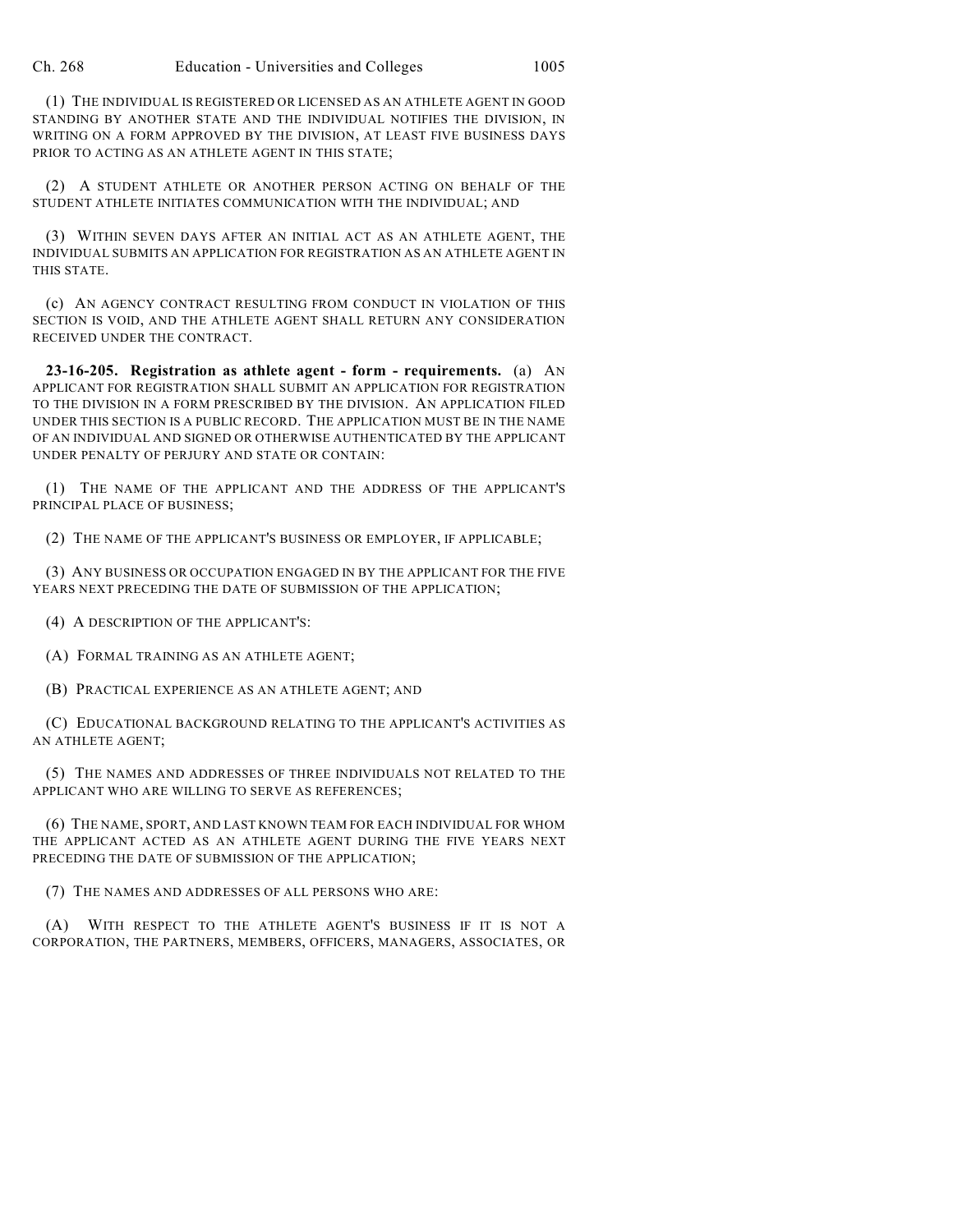#### PROFIT-SHARERS OF THE BUSINESS; AND

(B) WITH RESPECT TO A CORPORATION EMPLOYING THE ATHLETE AGENT, THE OFFICERS, DIRECTORS, AND ANY SHAREHOLDER OF THE CORPORATION HAVING AN INTEREST OF FIVE PERCENT OR GREATER;

(8) WHETHER THE APPLICANT OR ANY PERSON NAMED PURSUANT TO PARAGRAPH (7) OF THIS SUBSECTION (a) HAS BEEN CONVICTED OF A CRIME THAT, IF COMMITTED IN THIS STATE, WOULD BE A CRIME INVOLVING MORAL TURPITUDE OR A FELONY, AND IDENTIFY THE CRIME;

(9) WHETHER THERE HAS BEEN ANY ADMINISTRATIVE OR JUDICIAL DETERMINATION THAT THE APPLICANT OR ANY PERSON NAMED PURSUANT TO PARAGRAPH (7) OF THIS SUBSECTION (a) HAS MADE A FALSE, MISLEADING, DECEPTIVE, OR FRAUDULENT REPRESENTATION;

(10) ANY INSTANCE IN WHICH THE CONDUCT OF THE APPLICANT OR ANY PERSON NAMED PURSUANT TO PARAGRAPH (7) OF THIS SUBSECTION (a) RESULTED IN THE IMPOSITION OF A SANCTION, SUSPENSION, OR DECLARATION OF INELIGIBILITY TO PARTICIPATE IN AN INTERSCHOLASTIC OR INTERCOLLEGIATE ATHLETIC EVENT ON A STUDENT ATHLETE OR EDUCATIONAL INSTITUTION;

(11) ANY SANCTION, SUSPENSION, OR DISCIPLINARY ACTION TAKEN AGAINST THE APPLICANT OR ANY PERSON NAMED PURSUANT TO PARAGRAPH (7) OF THIS SUBSECTION (a) ARISING OUT OF OCCUPATIONAL OR PROFESSIONAL CONDUCT; AND

(12) WHETHER THERE HAS BEEN ANY DENIAL OF AN APPLICATION FOR, SUSPENSION OR REVOCATION OF, OR REFUSAL TO RENEW, THE REGISTRATION OR LICENSURE OF THE APPLICANT OR ANY PERSON NAMED PURSUANT TO PARAGRAPH (7) OF THIS SUBSECTION (a) AS AN ATHLETE AGENT IN ANY STATE.

**23-16-206. Certificate of registration - issuance or denial - renewal.** (a) EXCEPT AS OTHERWISE PROVIDED IN SUBSECTION (b) OF THIS SECTION, THE DIVISION SHALL ISSUE A CERTIFICATE OF REGISTRATION TO AN INDIVIDUAL WHO COMPLIES WITH SECTION 23-16-205 (a) OR 23-16-204 (b).

(b) THE DIVISION MAY REFUSE TO ISSUE A CERTIFICATE OF REGISTRATION IF THE DIVISION DETERMINES THAT THE APPLICANT HAS ENGAGED IN CONDUCT THAT HAS A SIGNIFICANT ADVERSE EFFECT ON THE APPLICANT'S FITNESS TO ACT AS AN ATHLETE AGENT. IN MAKING THE DETERMINATION, THE DIVISION MAY CONSIDER WHETHER THE APPLICANT HAS:

(1) BEEN CONVICTED OF A CRIME THAT, IF COMMITTED IN THIS STATE, WOULD BE A CRIME INVOLVING MORAL TURPITUDE OR A FELONY;

(2) MADE A MATERIALLY FALSE, MISLEADING, DECEPTIVE, OR FRAUDULENT REPRESENTATION IN THE APPLICATION OR AS AN ATHLETE AGENT;

(3) ENGAGED IN CONDUCT THAT WOULD DISQUALIFY THE APPLICANT FROM SERVING IN A FIDUCIARY CAPACITY;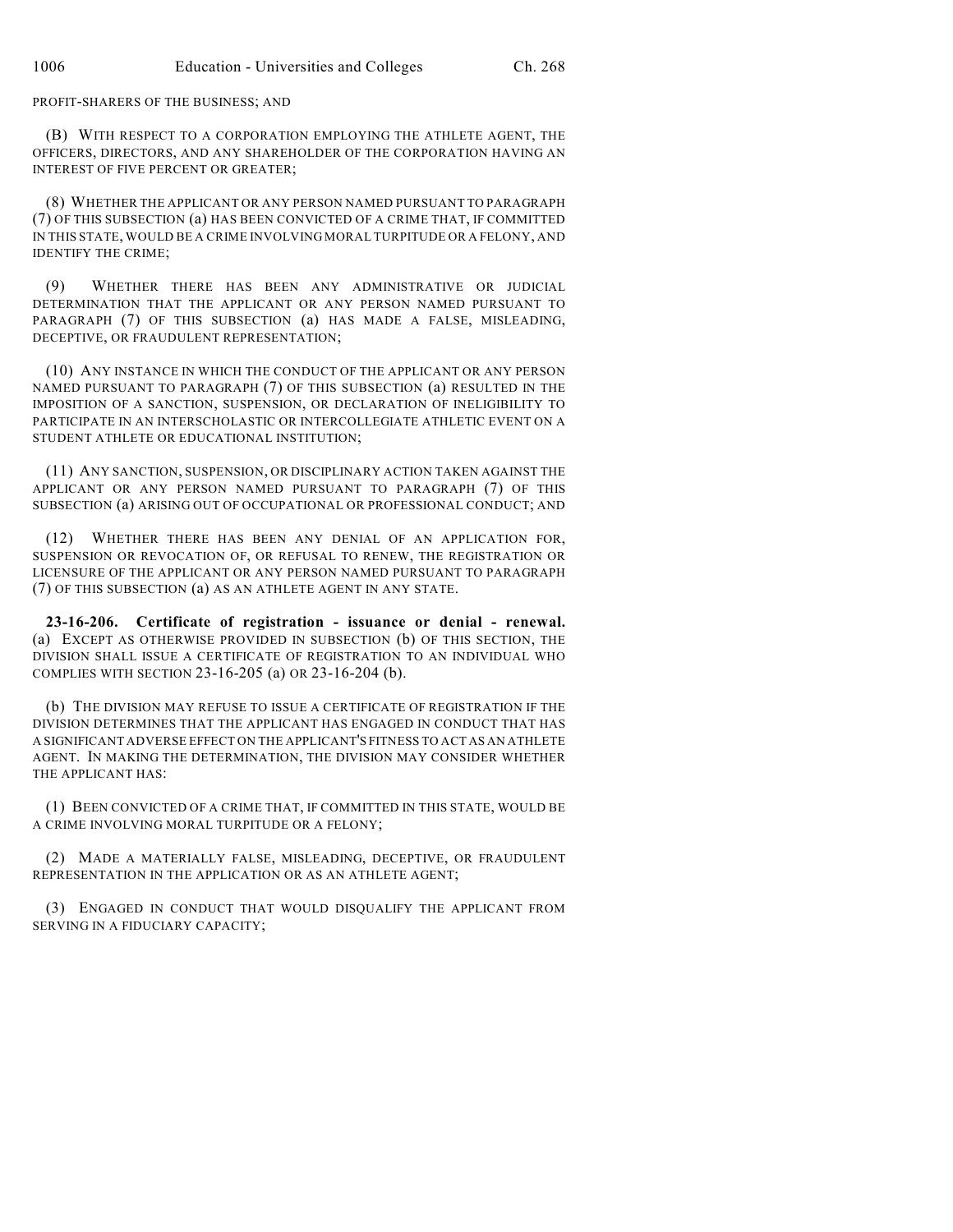(4) ENGAGED IN CONDUCT PROHIBITED BY SECTION 23-16-213;

(5) HAD A REGISTRATION OR LICENSURE AS AN ATHLETE AGENT SUSPENDED, REVOKED, OR DENIED OR BEEN REFUSED RENEWAL OF REGISTRATION OR LICENSURE AS AN ATHLETE AGENT IN ANY STATE;

(6) ENGAGED IN CONDUCT THE CONSEQUENCE OF WHICH WAS THAT A SANCTION, SUSPENSION, OR DECLARATION OF INELIGIBILITY TO PARTICIPATE IN AN INTERSCHOLASTIC OR INTERCOLLEGIATE ATHLETIC EVENT WAS IMPOSED ON A STUDENT ATHLETE OR EDUCATIONAL INSTITUTION; OR

(7) ENGAGED IN CONDUCT THAT SIGNIFICANTLY ADVERSELY REFLECTS ON THE APPLICANT'S CREDIBILITY, HONESTY, OR INTEGRITY.

(c) IN MAKING A DETERMINATION UNDER SUBSECTION (b) OF THIS SECTION, THE DIVISION SHALL CONSIDER:

(1) HOW RECENTLY THE CONDUCT OCCURRED;

(2) THE NATURE OF THE CONDUCT AND THE CONTEXT IN WHICH IT OCCURRED; AND

(3) ANY OTHER RELEVANT CONDUCT OF THE APPLICANT.

(d) AN ATHLETE AGENT MAY APPLY TO RENEW A REGISTRATION BY SUBMITTING AN APPLICATION FOR RENEWAL IN A FORM PRESCRIBED BY THE DIVISION. AN APPLICATION FILED UNDER THIS SECTION IS A PUBLIC RECORD. THE APPLICATION FOR RENEWAL MUST BE SIGNED BY THE APPLICANT UNDER PENALTY OF PERJURY AND MUST CONTAIN CURRENT INFORMATION ON ALL MATTERS REQUIRED IN AN ORIGINAL REGISTRATION.

**23-16-207. Suspension, revocation, or refusal to renew registration disciplinary action against registration - cease-and-desist orders - immunity.** (a) THE DIVISION MAY SUSPEND, REVOKE, OR REFUSE TO RENEW A REGISTRATION FOR CONDUCT THAT WOULD HAVE JUSTIFIED DENIAL OF REGISTRATION UNDER SECTION 23-16-206 (b).

(b) THE DIVISION MAY DENY, SUSPEND, REVOKE, OR REFUSE TO RENEW A CERTIFICATE OF REGISTRATION ONLY AFTER PROPER NOTICE AND AN OPPORTUNITY FOR A HEARING. THE "STATE ADMINISTRATIVE PROCEDURE ACT", ARTICLE 4 OF TITLE 24, C.R.S., APPLIES TO THIS PART 2.

(c) THE DIRECTOR OF THE DIVISION UPON DIRECTION MAY, AND UPON THE RECEIPT OF A SIGNED COMPLAINT IN WRITING FROM ANY PERSON SHALL, INVESTIGATE THE ACTIVITIES OF ANY ATHLETE AGENT WHO PRESENTS GROUNDS FOR DISCIPLINARY ACTION AS SPECIFIED IN THIS PART 2. IN ACCORDANCE WITH ARTICLE 4 OF TITLE 24, C.R.S., AND THIS PART 2, THE DIRECTOR IS AUTHORIZED TO INVESTIGATE, HOLD HEARINGS, AND GATHER EVIDENCE IN ALL MATTERS RELATED TO THE EXERCISE AND PERFORMANCE OF THE POWERS AND DUTIES OF THE DIRECTOR.

(d) IN ORDER TO AID THE DIRECTOR OF THE DIVISION IN ANY HEARING INSTITUTED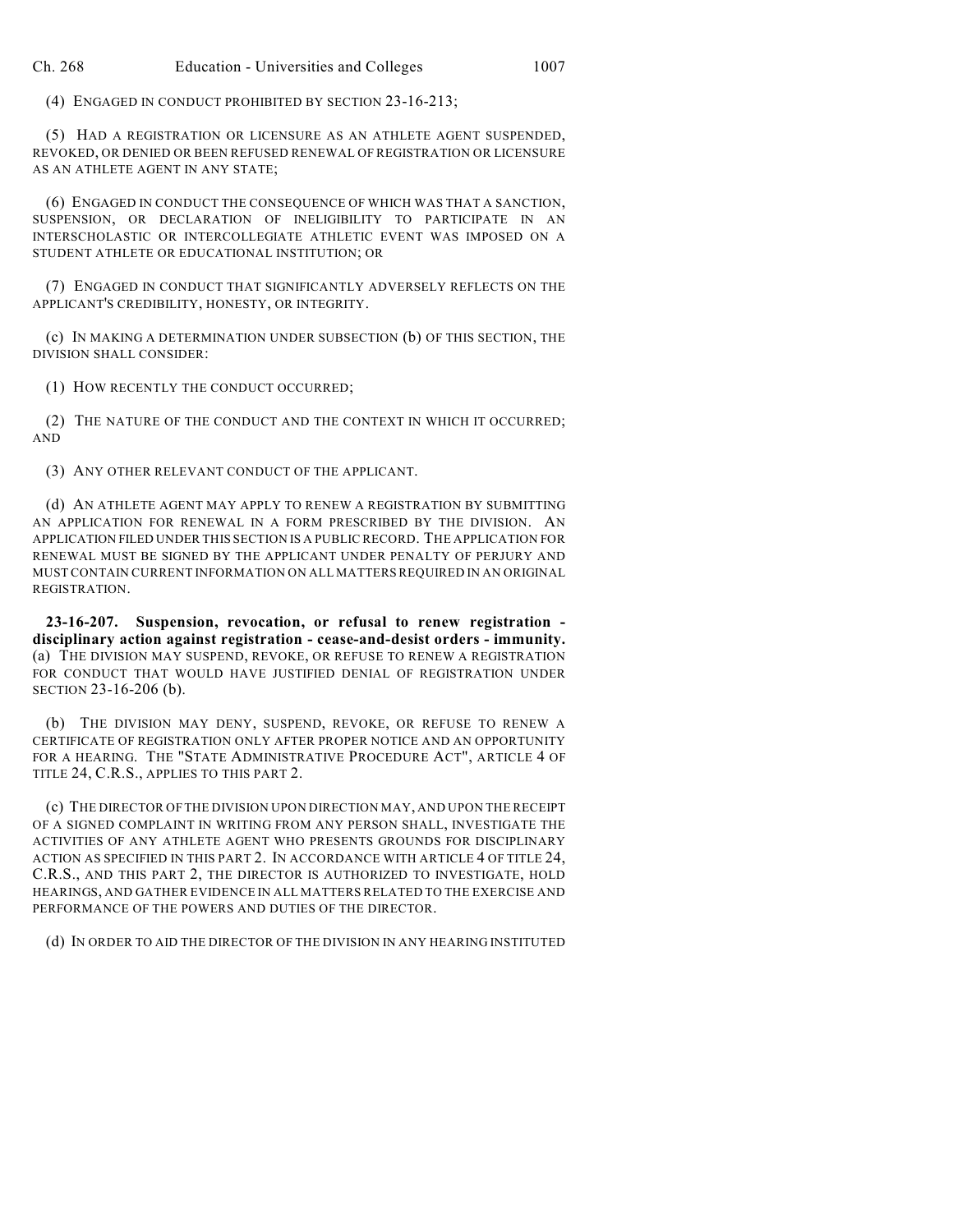PURSUANT TO THIS PART 2, THE DIRECTOR OR AN ADMINISTRATIVE LAW JUDGE APPOINTED PURSUANT TO PART 10 OF ARTICLE 30 OF TITLE 24, C.R.S., IS AUTHORIZED TO ADMINISTER OATHS, TAKE AFFIRMATIONS OF WITNESSES, AND ISSUE SUBPOENAS COMPELLING THE ATTENDANCE OF THE WITNESSES AND THE PRODUCTION OF ALL RELEVANT RECORDS, PAPERS, BOOKS, DOCUMENTARY EVIDENCE, AND MATERIAL IN ANY HEARING, INVESTIGATION, OR OTHER MATTER COMING BEFORE THE DIRECTOR OR AN ADMINISTRATIVE LAW JUDGE.

(e) UPON FAILURE OF ANY WITNESS OR ATHLETE AGENT TO COMPLY WITH A SUBPOENA OR PROCESS, THE DISTRICT COURT OF THE COUNTY IN WHICH THE SUBPOENAED WITNESS OR ATHLETE AGENT RESIDES OR CONDUCTS BUSINESS, UPON APPLICATION BY THE DIRECTOR OF THE DIVISION WITH NOTICE TO THE SUBPOENAED WITNESS OR ATHLETE AGENT, MAY ISSUE TO THE WITNESS OR ATHLETE AGENT AN ORDER REQUIRING THAT WITNESS OR ATHLETE AGENT TO APPEAR BEFORE THE DIRECTOR TO PRODUCE THE RELEVANT RECORDS, PAPERS, BOOKS, DOCUMENTARY EVIDENCE, OR MATERIAL.

(f) (1) WHEN A COMPLAINT OR INVESTIGATION DISCLOSES AN INSTANCE OF MISCONDUCT THAT, IN THE OPINION OF THE DIRECTOR OF THE DIVISION, DOES NOT WARRANT FORMAL ACTION BY THE DIRECTOR BUT THAT SHOULD NOT BE DISMISSED AS BEING WITHOUT MERIT, A LETTER OF ADMONITION MAY BE ISSUED AND SENT TO THE REGISTRANT BY CERTIFIED MAIL.

(2) WHEN A LETTER OF ADMONITION IS SENT BY THE DIRECTOR OF THE DIVISION TO A REGISTRANT, THE REGISTRANT SHALL BE ADVISED THAT HE OR SHE HAS THE RIGHT TO REQUEST THAT FORMAL DISCIPLINARY PROCEEDINGS BE INITIATED TO ADJUDICATE THE PROPRIETY OF THE CONDUCT UPON WHICH THE LETTER OF ADMONITION IS BASED. THE REGISTRANT SHALL MAKE THE REQUEST IN WRITING WITHIN TWENTY DAYS AFTER RECEIPT OF THE LETTER.

(3) IF THE REQUEST FOR ADJUDICATION IS TIMELY MADE, THE LETTER OF ADMONITION SHALL BE DEEMED VACATED AND THE MATTER SHALL BE PROCESSED BY MEANS OF FORMAL DISCIPLINARY PROCEEDINGS.

(g) (1) WHEN A COMPLAINT OR INVESTIGATION DISCLOSES AN INSTANCE OF CONDUCT THAT DOES NOT WARRANT FORMAL ACTION BY THE DIRECTOR OF THE DIVISION AND, IN THE OPINION OF THE DIRECTOR THE COMPLAINT SHOULD BE DISMISSED, BUT THE DIRECTOR HAS NOTICED INDICATIONS OF POSSIBLE ERRANT CONDUCT BY THE REGISTRANT THAT COULD LEAD TO SERIOUS CONSEQUENCES IF NOT CORRECTED, A CONFIDENTIAL LETTER OF CONCERN MAY BE ISSUED AND SENT TO THE REGISTRANT.

(2) WHEN A COMPLAINT OR INVESTIGATION DISCLOSES AN INSTANCE OF MISCONDUCT THAT, IN THE OPINION OF THE DIRECTOR OF THE DIVISION, WARRANTS FORMAL ACTION, THE COMPLAINT SHALL NOT BE RESOLVED BY A DEFERRED SETTLEMENT, ACTION, JUDGMENT, OR PROSECUTION.

(h) (1) IF IT APPEARS TO THE DIRECTOR OF THE DIVISION, BASED UPON CREDIBLE EVIDENCE AS PRESENTED IN A WRITTEN COMPLAINT BY ANY PERSON, THAT A PERSON HAS VIOLATED ANY OTHER PORTION OF THIS PART 2, THEN, IN ADDITION TO ANY SPECIFIC POWERS GRANTED PURSUANT TO THIS PART 2, THE DIRECTOR MAY ISSUE TO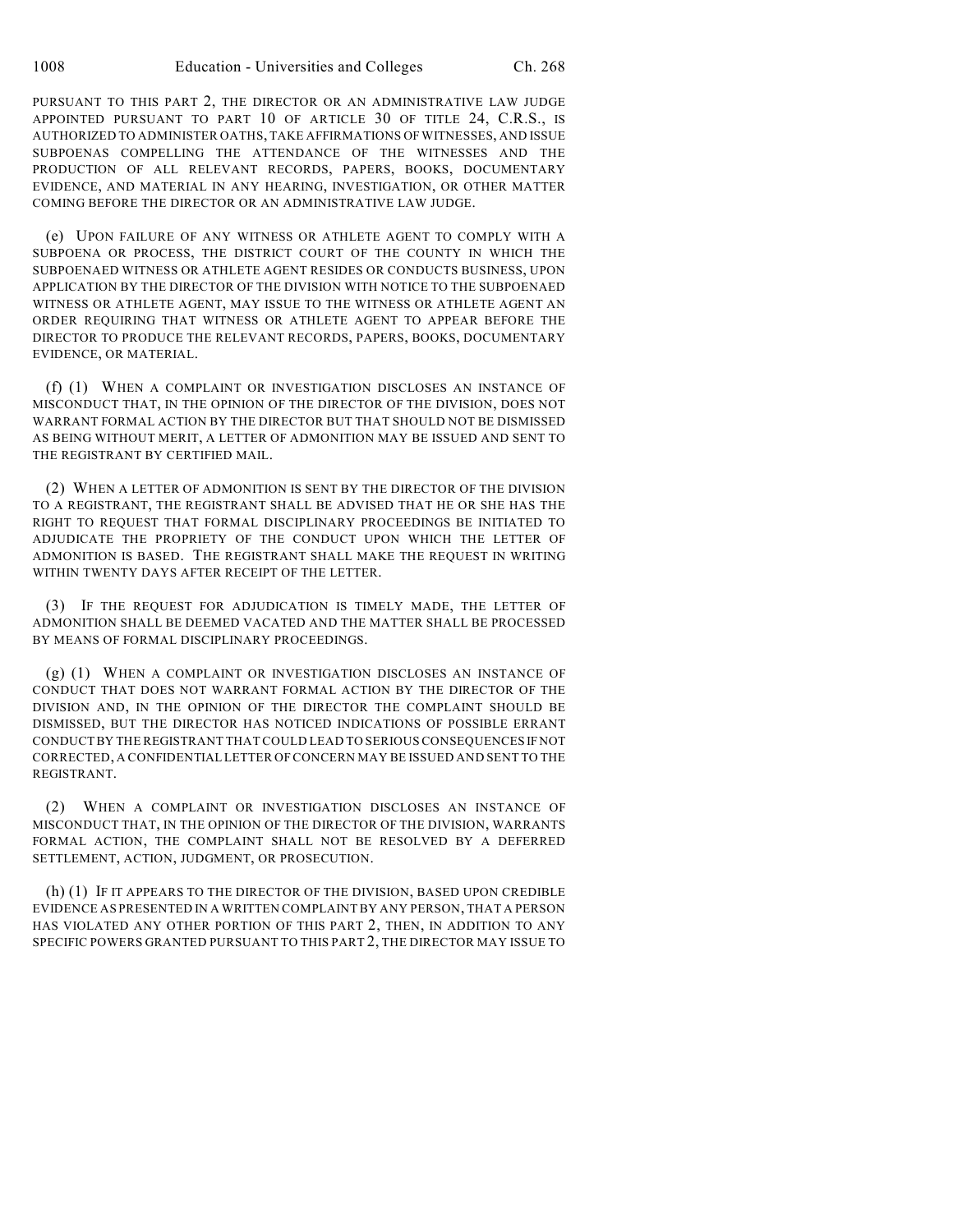SUCH PERSON AN ORDER TO SHOW CAUSE AS TO WHY THE DIRECTOR SHOULD NOT ISSUE A FINAL ORDER DIRECTING SUCH PERSON TO CEASE AND DESIST FROM THE UNLAWFUL ACT OR UNREGISTERED PRACTICE.

(2) A PERSON AGAINST WHOM AN ORDER TO SHOW CAUSE HAS BEEN ISSUED PURSUANT TO PARAGRAPH (1) OF THIS SUBSECTION (h) SHALL BE PROMPTLY NOTIFIED BY THE DIRECTOR OF THE DIVISION OF THE ISSUANCE OF THE ORDER, ALONG WITH A COPY OF THE ORDER, THE FACTUAL AND LEGAL BASIS FOR THE ORDER, AND THE DATE SET BY THE DIRECTOR FOR A HEARING ON THE ORDER. SUCH NOTICE MAY BE SERVED BY PERSONAL SERVICE, BY FIRST-CLASS UNITED STATES MAIL, POSTAGE PREPAID, OR AS MAY BE PRACTICABLE UPON ANY PERSON AGAINST WHOM SUCH ORDER IS ISSUED. PERSONAL SERVICE OR MAILING OF AN ORDER OR DOCUMENT PURSUANT TO THIS SUBSECTION (h) SHALL CONSTITUTE NOTICE THEREOF TO THE PERSON.

(3) (A) THE HEARING ON AN ORDER TO SHOW CAUSE SHALL BE COMMENCED NO SOONER THAN TEN AND NO LATER THAN FORTY-FIVE CALENDAR DAYS AFTER THE DATE OF TRANSMISSION OR SERVICE OF THE NOTIFICATION BY THE DIRECTOR OF THE DIVISION AS PROVIDED IN PARAGRAPH (2) OF THIS SUBSECTION (h). THE HEARING MAY BE CONTINUED BY AGREEMENT OF ALL PARTIES BASED UPON THE COMPLEXITY OF THE MATTER, NUMBER OF PARTIES TO THE MATTER, AND LEGAL ISSUES PRESENTED IN THE MATTER, BUT IN NO EVENT SHALL THE HEARING COMMENCE LATER THAN SIXTY CALENDAR DAYS AFTER THE DATE OFTRANSMISSION OR SERVICE OF THE NOTIFICATION.

(B) IF A PERSON AGAINST WHOM AN ORDER TO SHOW CAUSE HAS BEEN ISSUED PURSUANT TO PARAGRAPH (1) OF THIS SUBSECTION (h) DOES NOT APPEAR AT THE HEARING, THE DIRECTOR OF THE DIVISION MAY PRESENT EVIDENCE THAT NOTIFICATION WAS PROPERLY SENT OR SERVED UPON SUCH PERSON PURSUANT TO PARAGRAPH (2) OF THIS SUBSECTION (h) AND SUCH OTHER EVIDENCE RELATED TO THE MATTER AS THE DIRECTOR DEEMS APPROPRIATE. THE DIRECTOR SHALL ISSUE THE ORDER WITHIN TEN DAYS AFTER THE DIRECTOR'S DETERMINATION RELATED TO REASONABLE ATTEMPTS TO NOTIFY THE RESPONDENT, AND THE ORDER SHALL BECOME FINAL AS TO THAT PERSON BY OPERATION OF LAW. SUCH HEARING SHALL BE CONDUCTED PURSUANT TO SECTIONS 24-4-104 AND 24-4-105, C.R.S.

(C) IF THE DIRECTOR OF THE DIVISION REASONABLY FINDS THAT THE PERSON AGAINST WHOM THE ORDER TO SHOW CAUSE WAS ISSUED IS ACTING OR HAS ACTED WITHOUT THE REQUIRED REGISTRATION OR HAS OR IS ABOUT TO ENGAGE IN ACTS OR PRACTICES CONSTITUTING VIOLATIONS OF THIS PART 2, A FINAL CEASE-AND-DESIST ORDER MAY BE ISSUED DIRECTING SUCH PERSON TO CEASE AND DESIST FROM FURTHER UNLAWFUL ACTS OR UNREGISTERED PRACTICES.

(D) THE DIRECTOR OF THE DIVISION SHALL PROVIDE NOTICE, IN THE MANNER SET FORTH IN PARAGRAPH (2) OF THIS SUBSECTION (h), OF THE FINAL CEASE-AND-DESIST ORDER WITHIN TEN CALENDAR DAYS AFTER THE HEARING CONDUCTED PURSUANT TO THIS PARAGRAPH (3) TO EACH PERSON AGAINST WHOM THE FINAL ORDER HAS BEEN ISSUED. THE FINAL ORDER ISSUED PURSUANT TO SUBPARAGRAPH (C) OF THIS PARAGRAPH (3) SHALL BE EFFECTIVE WHEN ISSUED AND SHALL BE A FINAL ORDER FOR PURPOSES OF JUDICIAL REVIEW.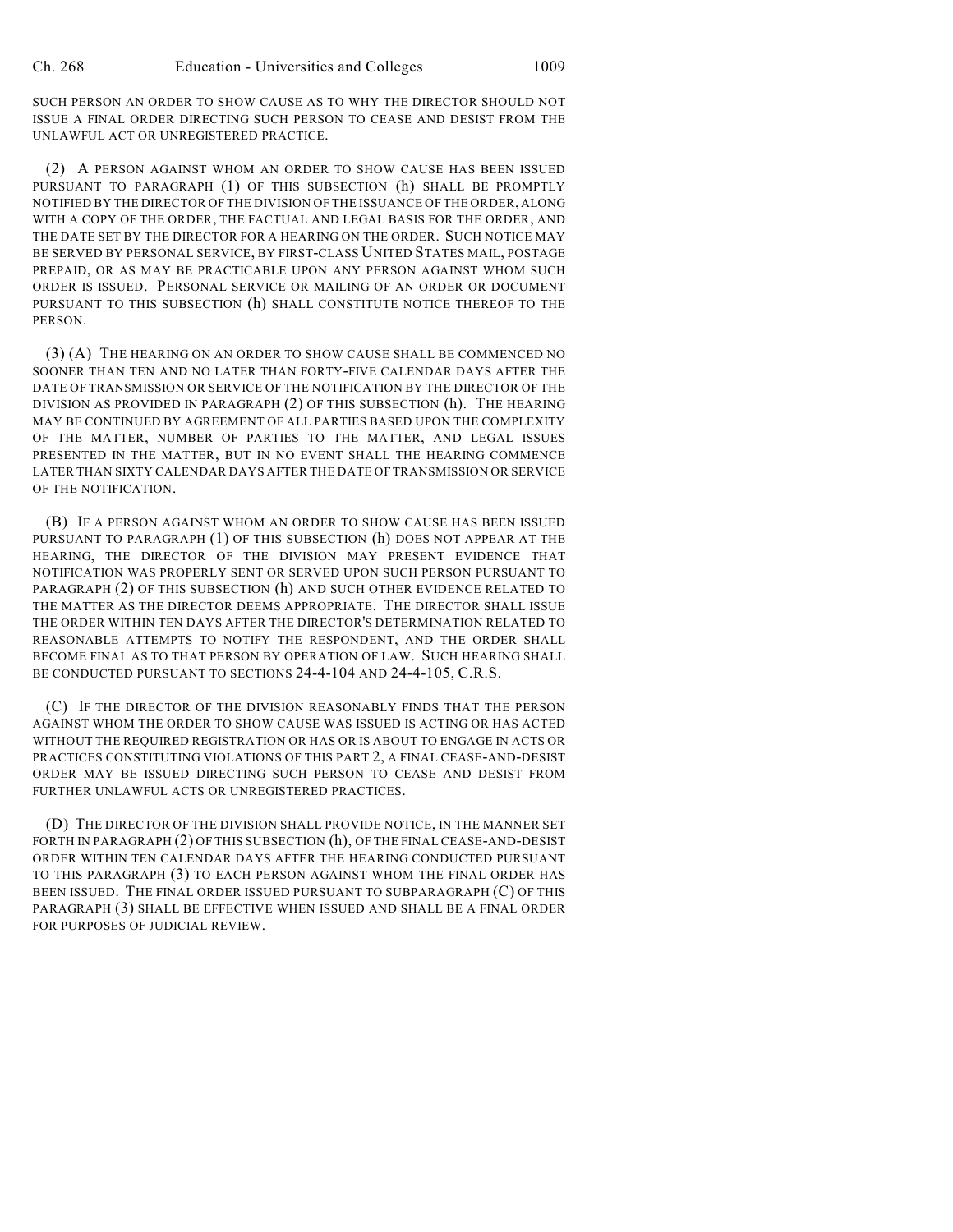(i) IN ANY PROCEEDING HELD UNDER THIS SECTION, THE DIRECTOR OF THE DIVISION MAY ACCEPT AS PRIMA FACIE EVIDENCE OF GROUNDS FOR DISCIPLINARY ACTION ANY DISCIPLINARY ACTION TAKEN AGAINST A REGISTRANT IN ANOTHER JURISDICTION IF THE VIOLATION THAT PROMPTED THE DISCIPLINARY ACTION IN THE OTHER JURISDICTION WOULD BE GROUNDS FOR DISCIPLINARY ACTION UNDER THIS PART 2.

(j) THE DIRECTOR OF THE DIVISION, THE DIRECTOR'S STAFF, ANY PERSON ACTING AS A WITNESS OR CONSULTANT TO THE DIRECTOR, ANY WITNESS TESTIFYING IN A PROCEEDING AUTHORIZED UNDER THIS PART 2, AND ANY PERSON WHO LODGES A COMPLAINT PURSUANT TO THIS PART 2 SHALL BE IMMUNE FROM LIABILITY IN ANY CIVIL ACTION BROUGHT AGAINST HIM OR HER FOR ACTS OCCURRING WHILE ACTING IN HIS OR HER CAPACITY AS DIRECTOR, STAFF, CONSULTANT, OR WITNESS, RESPECTIVELY, IF SUCH INDIVIDUAL WAS ACTING IN GOOD FAITH WITHIN THE SCOPE OF HIS OR HER RESPECTIVE CAPACITY, MADE A REASONABLE EFFORT TO OBTAIN THE FACTS OF THE MATTER AS TO WHICH HE OR SHE ACTED, AND ACTED IN THE REASONABLE BELIEF THAT THE ACTION TAKEN BY HIM OR HER WAS WARRANTED BY THE FACTS.

**23-16-208. Registration and renewal fees.** (a) THE DIVISION SHALL ESTABLISH FEES FOR THE REGISTRATION. AN APPLICATION FOR REGISTRATION MUST BE ACCOMPANIED BY THE FEE AS SET BY THE DIVISION.

(b) ALL REGISTRATIONS SHALL EXPIRE PURSUANT TO A SCHEDULE ESTABLISHED BY THE DIVISION AND SHALL BE RENEWED ACCORDING TO A SCHEDULE OF RENEWAL DATES ESTABLISHED BY THE DIVISION. THE DIVISION MAY ESTABLISH RENEWAL FEES AND DELINQUENCY FEES FOR REINSTATEMENT PURSUANT TO SECTION 24-34-105, C.R.S., AND AN APPLICATION FOR RENEWAL OF REGISTRATION MUST BE ACCOMPANIED BY SUCH FEES. IF AN ATHLETE AGENT FAILS TO RENEW HIS OR HER REGISTRATION PURSUANT TO THE SCHEDULE ESTABLISHED BY THE DIVISION, THE REGISTRATION SHALL EXPIRE.

(c) NO ATHLETE AGENT WHOSE REGISTRATION HAS BEEN REVOKED SHALL BE ALLOWED TO REAPPLY FOR REGISTRATION EARLIER THAN TWO YEARS AFTER THE EFFECTIVE DATE OF THE REVOCATION.

(d) ALL FEES COLLECTED UNDER THIS SECTION SHALL BE DETERMINED, COLLECTED, AND APPROPRIATED IN THE SAME MANNER AS SET FORTH IN SECTION 24-34-105, C.R.S., AND PERIODICALLY ADJUSTED IN ACCORDANCE WITH SECTION 24-75-402, C.R.S.

(e) THE MONEYS COLLECTED UNDER THIS SECTION SHALL BE TRANSMITTED TO THE STATE TREASURER AND CREDITED TO THE DIVISION OF REGISTRATIONS CASH FUND CREATED IN SECTION 24-34-105, C.R.S.

**23-16-209. Required form of contract.** (a) AN AGENCY CONTRACT MUST BE IN A RECORD, SIGNED OR OTHERWISE AUTHENTICATED BY THE PARTIES.

(b) AN AGENCY CONTRACT MUST STATE OR CONTAIN:

(1) THE AMOUNT AND METHOD OF CALCULATING THE CONSIDERATION TO BE PAID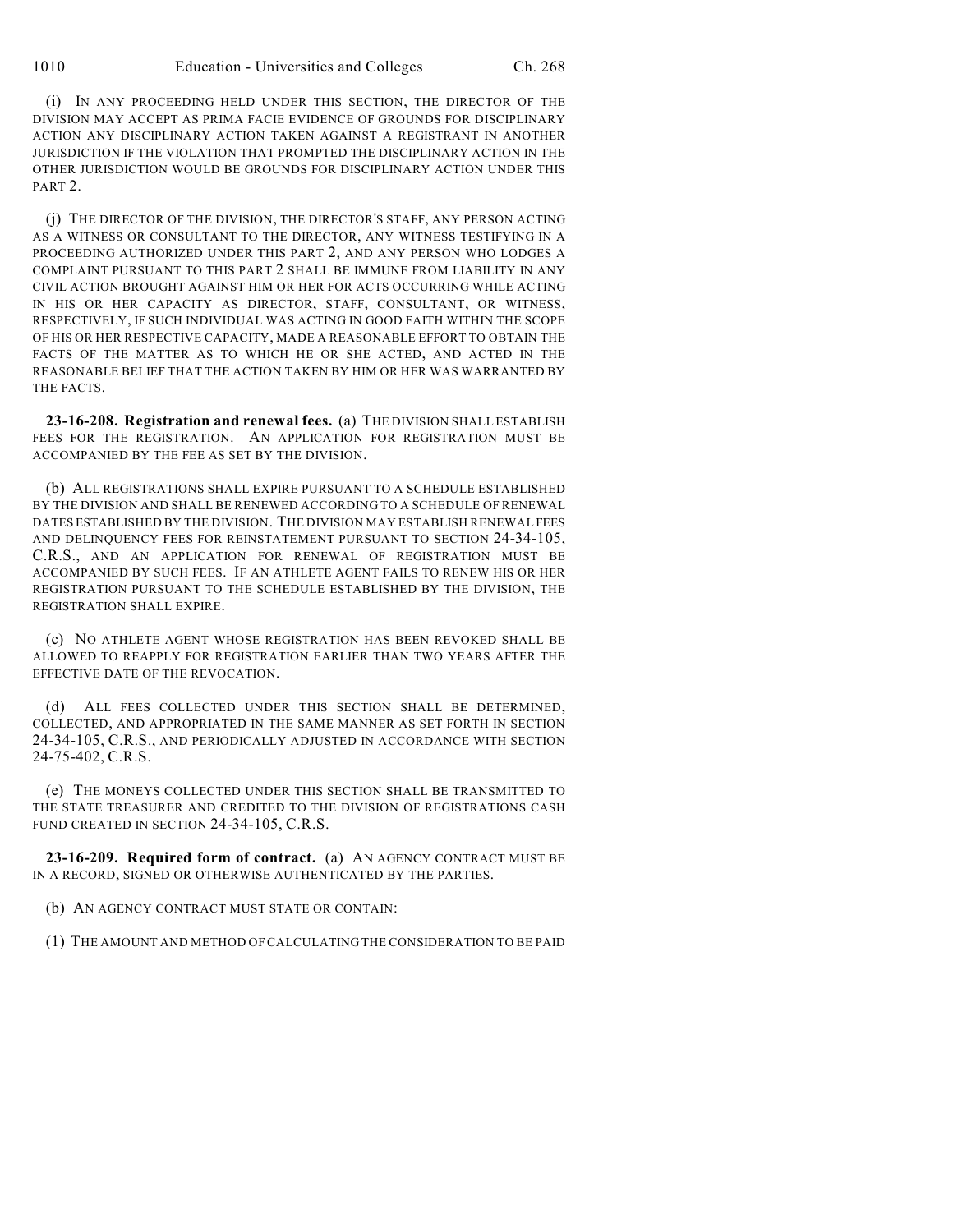BY THE STUDENT ATHLETE FOR SERVICES TO BE PROVIDED BY THE ATHLETE AGENT UNDER THE CONTRACT AND ANY OTHER CONSIDERATION THE ATHLETE AGENT HAS RECEIVED OR WILL RECEIVE FROM ANY OTHER SOURCE FOR ENTERING INTO THE CONTRACT OR FOR PROVIDING THE SERVICES;

(2) THE NAME OF ANY PERSON NOT LISTED IN THE APPLICATION FOR REGISTRATION OR RENEWAL OF REGISTRATION WHO WILL BE COMPENSATED BECAUSE THE STUDENT ATHLETE SIGNED THE AGENCY CONTRACT;

(3) A DESCRIPTION OF ANY EXPENSES THAT THE STUDENT ATHLETE AGREES TO REIMBURSE;

(4) A DESCRIPTION OF THE SERVICES TO BE PROVIDED TO THE STUDENT ATHLETE;

(5) THE DURATION OF THE CONTRACT;

(6) THE DATE OF EXECUTION; AND

(7) THE REQUIREMENTS FOR CONTRACTS WITH STUDENT ATHLETES AS SPECIFIED IN SECTION 23-16-104.

(c) AN AGENCY CONTRACT MUST CONTAIN, IN CLOSE PROXIMITY TO THE SIGNATURE OF THE STUDENT ATHLETE, A CONSPICUOUS NOTICE IN BOLDFACE TYPE IN CAPITAL LETTERS STATING:

#### **WARNING TO STUDENT ATHLETE**

#### **IF YOU SIGN THIS CONTRACT:**

**(1) YOU MAY LOSE YOUR ELIGIBILITY TO COMPETE AS A STUDENT ATHLETE IN YOUR SPORT;**

**(2) IF YOU HAVE AN ATHLETIC DIRECTOR, WITHIN 72 HOURS AFTER ENTERING INTO THIS CONTRACT, BOTH YOU AND YOUR ATHLETE AGENT MUST NOTIFY YOUR ATHLETIC DIRECTOR; AND**

#### **(3) YOU MAY CANCEL THIS CONTRACT WITHIN 14 DAYS AFTER SIGNING IT. CANCELLATION OF THIS CONTRACT MAY NOT REINSTATE YOUR ELIGIBILITY.**

(d) AN AGENCY CONTRACT THAT DOES NOT CONFORM TO THIS SECTION IS VOIDABLE BY THE STUDENT ATHLETE. IF A STUDENT ATHLETE VOIDS AN AGENCY CONTRACT, THE STUDENT ATHLETE IS NOT REQUIRED TO PAY ANY CONSIDERATION UNDER THE CONTRACT OR TO RETURN ANY CONSIDERATION RECEIVED FROM THE ATHLETE AGENT TO INDUCE THE STUDENT ATHLETE TO ENTER INTO THE CONTRACT.

(e) THE ATHLETE AGENT SHALL GIVE A RECORD OF THE SIGNED OR OTHERWISE AUTHENTICATED AGENCY CONTRACT TO THE STUDENT ATHLETE AT THE TIME OF EXECUTION.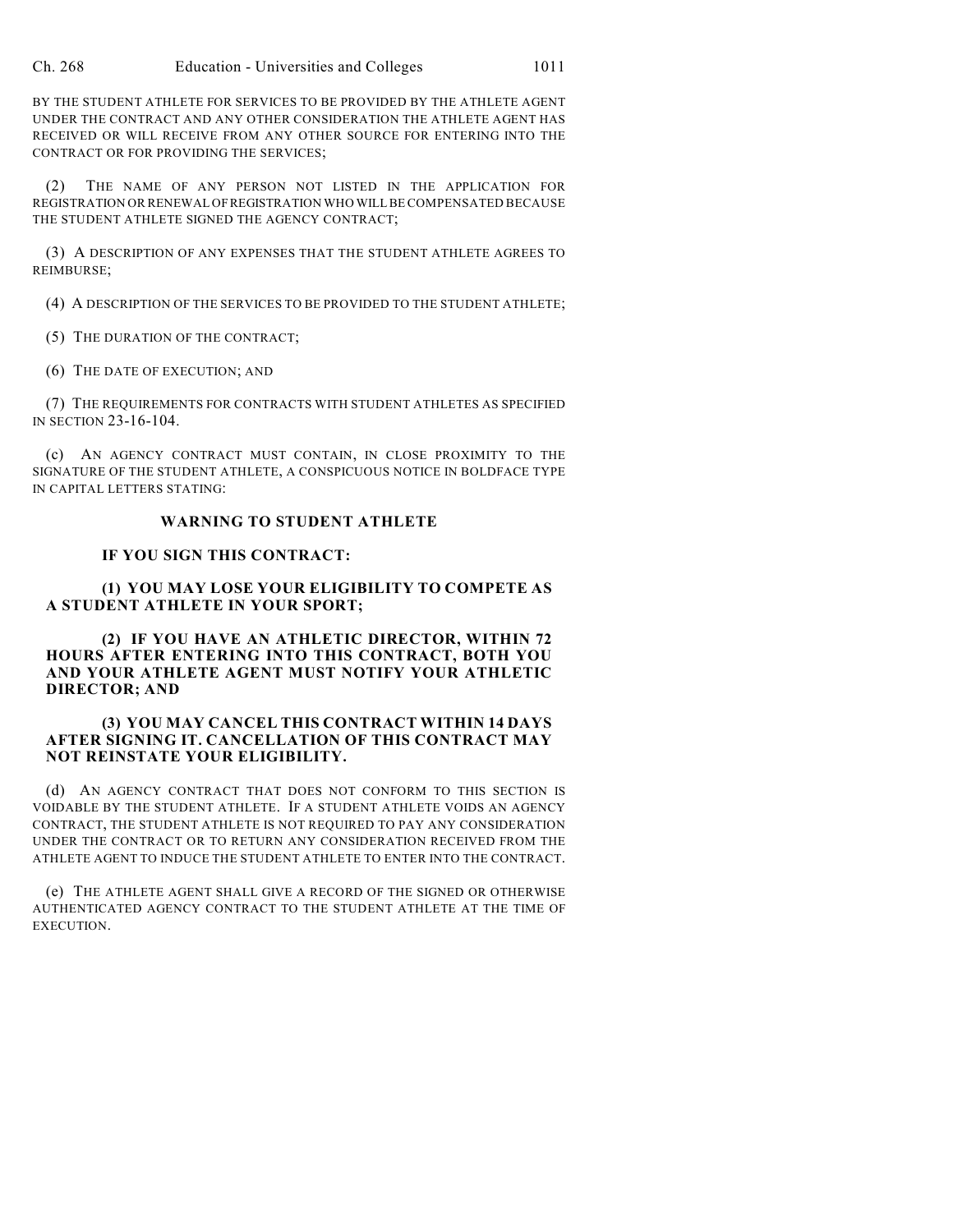**23-16-210. Notice to educational institution.** (a) WITHIN SEVENTY-TWO HOURS AFTER ENTERING INTO AN AGENCY CONTRACT OR BEFORE THE NEXT SCHEDULED ATHLETIC EVENT IN WHICH THE STUDENT ATHLETE MAY PARTICIPATE, WHICHEVER OCCURS FIRST, THE ATHLETE AGENT SHALL GIVE NOTICE IN A RECORD OF THE EXISTENCE OF THE CONTRACT TO THE ATHLETIC DIRECTOR OF THE EDUCATIONAL INSTITUTION AT WHICH THE STUDENT ATHLETE IS ENROLLED OR THE ATHLETE AGENT HAS REASONABLE GROUNDS TO BELIEVE THE STUDENT ATHLETE INTENDS TO ENROLL.

(b) WITHIN SEVENTY-TWO HOURS AFTER ENTERING INTO AN AGENCY CONTRACT OR BEFORE THE NEXT ATHLETIC EVENT IN WHICH THE STUDENT ATHLETE MAY PARTICIPATE, WHICHEVER OCCURS FIRST, THE STUDENT ATHLETE SHALL INFORM THE ATHLETIC DIRECTOR OF THE EDUCATIONAL INSTITUTION AT WHICH THE STUDENT ATHLETE IS ENROLLED THAT HE OR SHE HAS ENTERED INTO AN AGENCY CONTRACT.

**23-16-211. Student athlete's right to cancel.** (a) A STUDENT ATHLETE MAY CANCEL AN AGENCY CONTRACT BY GIVING NOTICE OF THE CANCELLATION TO THE ATHLETE AGENT IN A RECORD WITHIN FOURTEEN DAYS AFTER THE CONTRACT IS SIGNED.

(b) A STUDENT ATHLETE MAY NOT WAIVE THE RIGHT TO CANCEL AN AGENCY CONTRACT.

(c) IF A STUDENT ATHLETE CANCELS AN AGENCY CONTRACT, THE STUDENT ATHLETE IS NOT REQUIRED TO PAY ANY CONSIDERATION UNDER THE CONTRACT OR TO RETURN ANY CONSIDERATION RECEIVED FROM THE ATHLETE AGENT TO INDUCE THE STUDENT ATHLETE TO ENTER INTO THE CONTRACT.

**23-16-212. Required records.** (a) AN ATHLETE AGENT SHALL RETAIN THE FOLLOWING RECORDS FOR A PERIOD OF FIVE YEARS:

(1) THE NAME AND ADDRESS OF EACH INDIVIDUAL REPRESENTED BY THE ATHLETE AGENT;

(2) ANY AGENCY CONTRACT ENTERED INTO BY THE ATHLETE AGENT; AND

(3) ANY DIRECT COSTS INCURRED BY THE ATHLETE AGENT IN THE RECRUITMENT OR SOLICITATION OF A STUDENT ATHLETE TO ENTER INTO AN AGENCY CONTRACT.

(b) RECORDS REQUIRED BY SUBSECTION (a) OFTHIS SECTION TO BE RETAINED ARE OPEN TO INSPECTION BY THE DIRECTOR OF THE DIVISION OR HIS OR HER DESIGNEE DURING NORMAL BUSINESS HOURS.

**23-16-213. Prohibited conduct.** (a) AN ATHLETE AGENT, WITH THE INTENT TO INDUCE A STUDENT ATHLETE TO ENTER INTO AN AGENCY CONTRACT, MAY NOT:

(1) GIVE ANY MATERIALLY FALSE OR MISLEADING INFORMATION OR MAKE A MATERIALLY FALSE PROMISE OR REPRESENTATION;

(2) FURNISH ANYTHING OF VALUE TO A STUDENT ATHLETE BEFORE THE STUDENT ATHLETE ENTERS INTO THE AGENCY CONTRACT; OR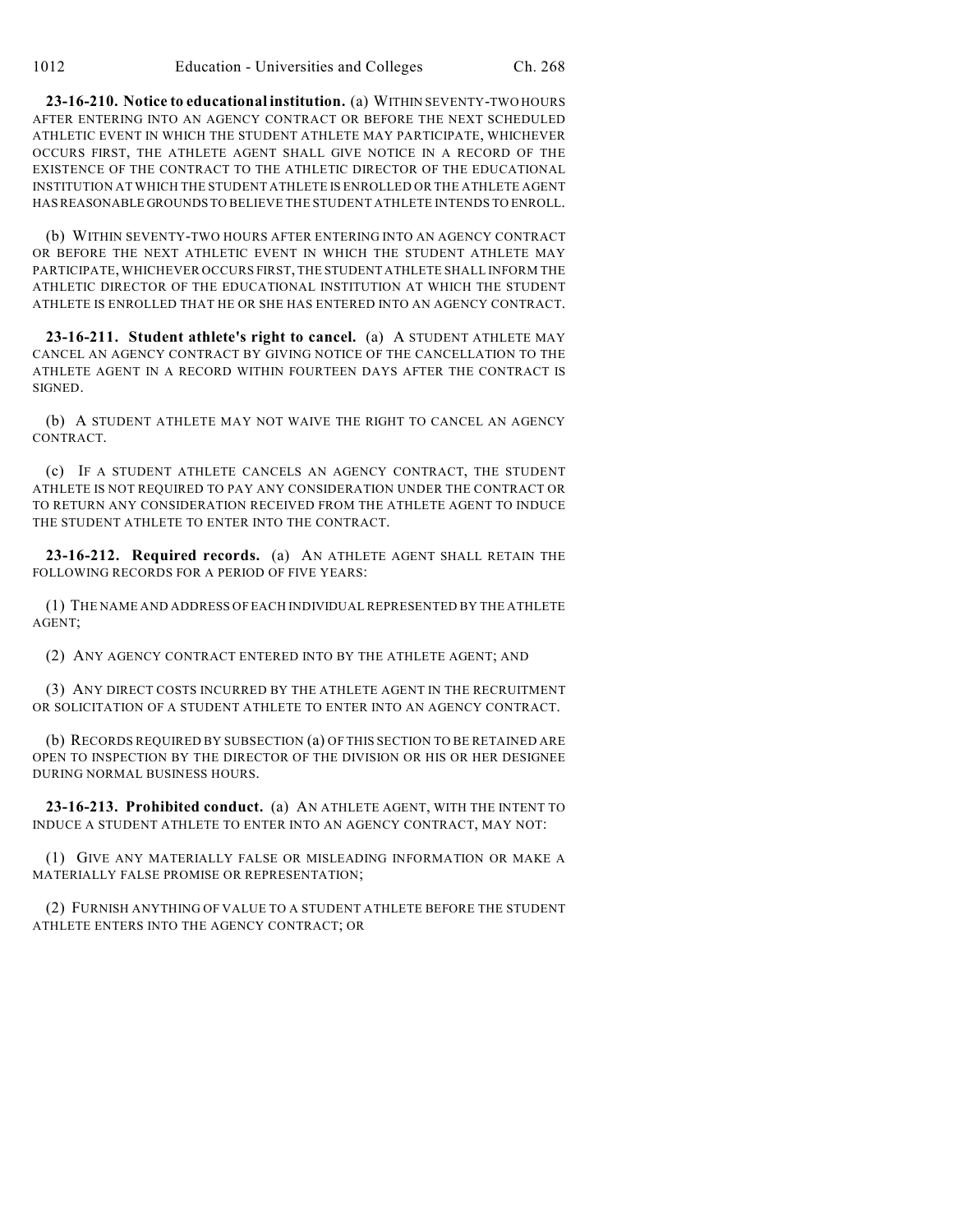(3) FURNISH ANYTHING OF VALUE TO ANY INDIVIDUAL OTHER THAN THE STUDENT ATHLETE OR ANOTHER REGISTERED ATHLETE AGENT.

(b) AN ATHLETE AGENT MAY NOT INTENTIONALLY:

(1) INITIATE CONTACT WITH A STUDENT ATHLETE UNLESS REGISTERED UNDER THIS PART<sub>2</sub>;

(2) REFUSE OR FAIL TO RETAIN OR PERMIT INSPECTION OF THE RECORDS REQUIRED TO BE RETAINED BY SECTION 23-16-212;

(3) FAIL TO REGISTER WHEN REQUIRED BY SECTION 23-16-204;

(4) PROVIDE MATERIALLY FALSE OR MISLEADING INFORMATION IN AN APPLICATION FOR REGISTRATION OR RENEWAL OF REGISTRATION;

(5) PREDATE OR POSTDATE AN AGENCY CONTRACT; OR

(6) FAIL TO NOTIFY A STUDENT ATHLETE BEFORE THE STUDENT ATHLETE SIGNS OR OTHERWISE AUTHENTICATES AN AGENCY CONTRACT FOR A PARTICULAR SPORT THAT THE SIGNING OR AUTHENTICATION MAY MAKE THE STUDENT ATHLETE INELIGIBLE TO PARTICIPATE AS A STUDENT ATHLETE IN THAT SPORT.

**23-16-214. Criminal penalties.** AN ATHLETE AGENT WHO VIOLATES SECTION 23-16-213 IS GUILTY OF A CLASS 2 MISDEMEANOR, AS PROVIDED IN SECTION 18-1.3-501, C.R.S., FOR A FIRST OFFENSE AND IS GUILTY OF A CLASS 6 FELONY, AS PROVIDED IN SECTION 18-1.3-401, C.R.S., FOR A SECOND OR SUBSEQUENT OFFENSE.

**23-16-215. Civil remedies - temporary restraining orders - injunctions.** (a) AN EDUCATIONAL INSTITUTION HAS A RIGHT OF ACTION AGAINST AN ATHLETE AGENT OR A FORMER STUDENT ATHLETE FOR DAMAGES CAUSED BY A VIOLATION OF THIS PART 2. IN AN ACTION UNDER THIS SECTION, THE COURT MAY AWARD TO THE PREVAILING PARTY COSTS AND REASONABLE ATTORNEY FEES.

(b) DAMAGES OF AN EDUCATIONAL INSTITUTION UNDER SUBSECTION (a) OF THIS SECTION INCLUDE LOSSES AND EXPENSES INCURRED BECAUSE, AS A RESULT OF THE CONDUCT OF AN ATHLETE AGENT OR FORMER STUDENT ATHLETE, THE EDUCATIONAL INSTITUTION WAS INJURED BY A VIOLATION OF THIS PART 2 OR WAS PENALIZED, DISQUALIFIED, OR SUSPENDED FROM PARTICIPATION IN ATHLETICS BY A NATIONAL ASSOCIATION FOR THE PROMOTION AND REGULATION OF ATHLETICS, BY AN ATHLETIC CONFERENCE, OR BY REASONABLE SELF-IMPOSED DISCIPLINARY ACTION TAKEN TO MITIGATE SANCTIONS LIKELY TO BE IMPOSED BY SUCH AN ORGANIZATION.

(c) A RIGHT OF ACTION UNDER THIS SECTION DOES NOT ACCRUE UNTIL THE EDUCATIONAL INSTITUTION DISCOVERS OR BY THE EXERCISE OF REASONABLE DILIGENCE WOULD HAVE DISCOVERED THE VIOLATION BY THE ATHLETE AGENT OR FORMER STUDENT ATHLETE.

(d) ANY LIABILITY OF THE ATHLETE AGENT OR THE FORMER STUDENT ATHLETE UNDER THIS SECTION IS SEVERAL AND NOT JOINT.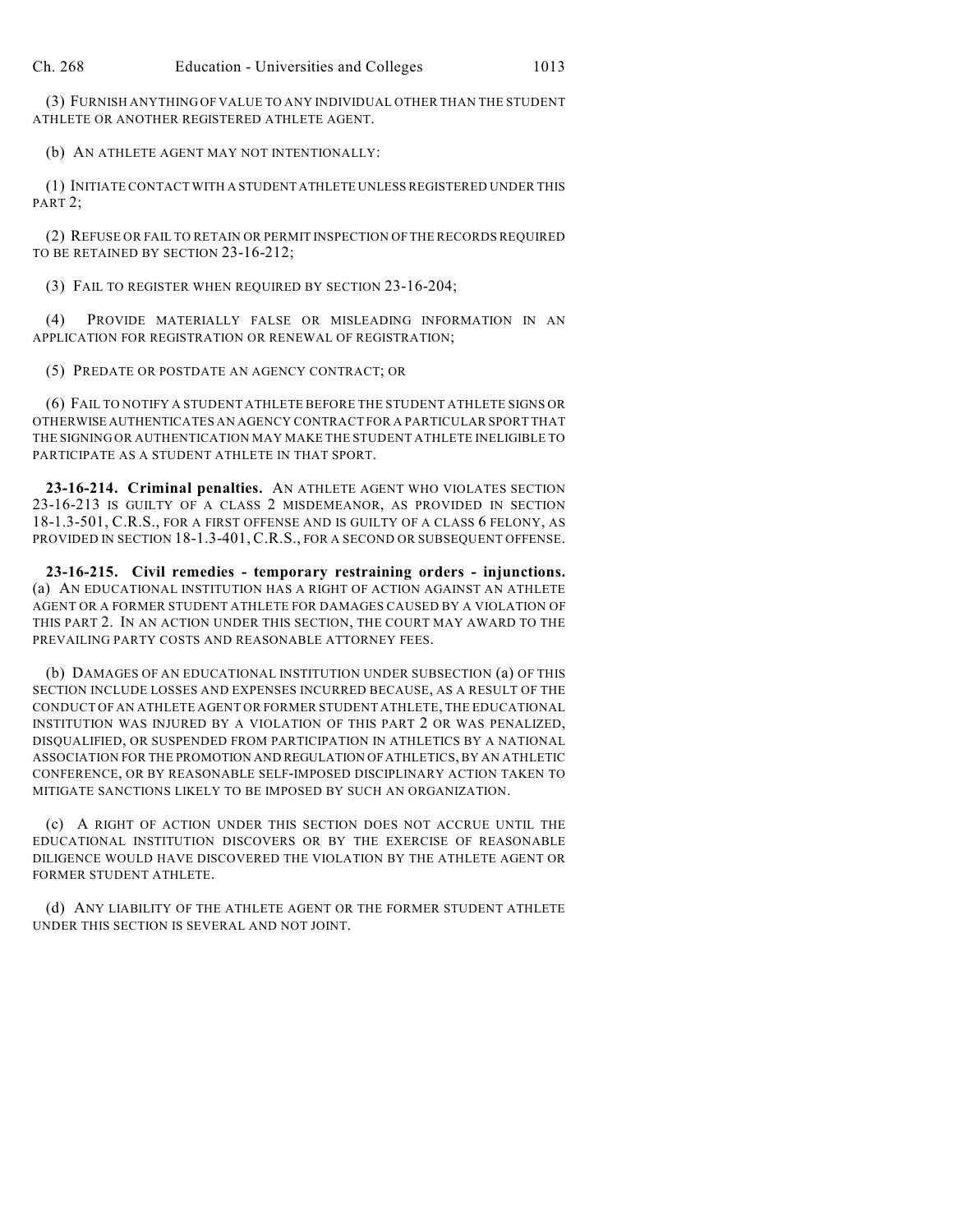(e) THIS PART 2 DOES NOT RESTRICT RIGHTS, REMEDIES, OR DEFENSES OF ANY PERSON UNDER LAW OR EQUITY.

(f) THE ATTORNEY GENERAL OR THE DISTRICT ATTORNEY OF THE JUDICIAL DISTRICT IN WHICH THE EDUCATIONAL INSTITUTION IS LOCATED, ON RECEIPT OF A COMPLAINT OR ON HIS OR HER INITIATIVE, MAY INVESTIGATE ANY ALLEGED VIOLATION OF THIS PART 2. FOLLOWING AN INVESTIGATION, IF THE ATTORNEY GENERAL OR DISTRICT ATTORNEY HAS REASONABLE CAUSE TO BELIEVE THAT ANY INDIVIDUAL HAS VIOLATED OR IS VIOLATING ANY PROVISION OF THIS PART 2, THE ATTORNEY GENERAL OR DISTRICT ATTORNEY MAY BRING AN ACTION TO OBTAIN A TEMPORARY RESTRAINING ORDER, PRELIMINARY INJUNCTION, OR PERMANENT INJUNCTION TO RESTRAIN OR PREVENT THE VIOLATION. IF THE ATTORNEY GENERAL OR DISTRICT ATTORNEY SHOWS, BY A PREPONDERANCE OF THE EVIDENCE, THAT AN INDIVIDUAL HAS VIOLATED OR IS VIOLATING ANY PROVISION OF THIS PART 2, THE COURT MAY ISSUE A TEMPORARY RESTRAINING ORDER, PRELIMINARY INJUNCTION, OR PERMANENT INJUNCTION TO RESTRAIN OR PREVENT THE VIOLATION. NO ACTION MAY BE BROUGHT BY THE ATTORNEY GENERAL OR THE DISTRICT ATTORNEY UNDER THIS SECTION MORE THAN FOUR YEARS AFTER THE OCCURRENCE OF THE VIOLATION.

**23-16-216. Civil penalty.** ON MOTION OF THE ATTORNEY GENERAL OR THE DISTRICT ATTORNEY, THE COURT MAY IMPOSE A CIVIL PENALTY OF NOT MORE THAN TWENTY-FIVE THOUSAND DOLLARS FOR A VIOLATION OF THIS PART 2. MONEYS COLLECTED UNDER THIS SECTION SHALL BE TRANSMITTED TO THE STATE TREASURER AND CREDITED TO THE GENERAL FUND.

**23-16-217. Uniformity of application and construction.** IN APPLYING AND CONSTRUING THIS UNIFORM ACT, CONSIDERATION MUST BE GIVEN TO THE NEED TO PROMOTE UNIFORMITY OF THE LAW WITH RESPECT TO ITS SUBJECT MATTER AMONG STATES THAT ENACT IT.

**23-16-218. Electronic signatures in global and national commerce act.** THE PROVISIONS OF THIS PART 2 GOVERNING THE LEGAL EFFECT, VALIDITY, OR ENFORCEABILITY OF ELECTRONIC RECORDS OR SIGNATURES, AND OF CONTRACTS FORMED OR PERFORMED WITH THE USE OF SUCH RECORDS OR SIGNATURES, CONFORM TO THE REQUIREMENTS OF SECTION 102 OF THE "ELECTRONIC SIGNATURES IN GLOBAL AND NATIONAL COMMERCE ACT", PUB.L. 106-229, 114 STAT. 464 (2000), AND SUPERSEDE, MODIFY, AND LIMIT THE "ELECTRONIC SIGNATURES IN GLOBAL AND NATIONAL COMMERCE ACT".

**23-16-219. Severability.** IF ANY PROVISION OF THIS PART 2 OR ITS APPLICATION TO ANY PERSON OR CIRCUMSTANCE IS HELD INVALID, THE INVALIDITY DOES NOT AFFECT OTHER PROVISIONS OR APPLICATIONS OF THIS PART 2 THAT CAN BE GIVEN EFFECT WITHOUT THE INVALID PROVISION OR APPLICATION, AND TO THIS END, THE PROVISIONS OF THIS PART 2 ARE SEVERABLE.

**23-16-220. Rules.** THE DIRECTOR OF THE DIVISION IS AUTHORIZED TO PROMULGATE RULES THAT ARE NECESSARY FOR THE ADMINISTRATION OF THIS PART 2.

**23-16-221. Repeal of part.** THIS PART 2 IS REPEALED, EFFECTIVE JULY 1, 2014, AND THE POWERS, DUTIES, AND FUNCTIONS OF THE DIRECTOR OF THE DIVISION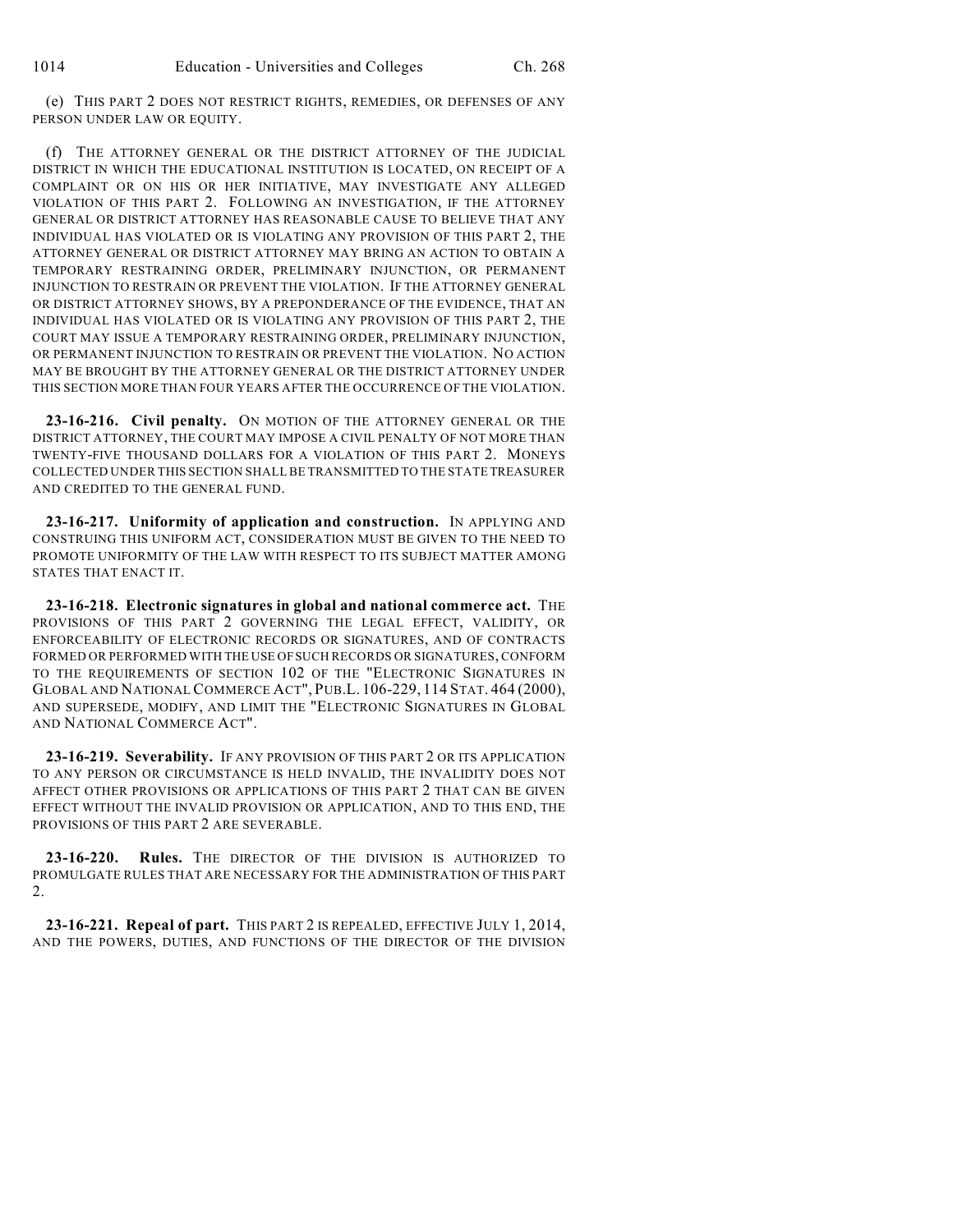SPECIFIED IN THIS PART 2 ARE REPEALED ON SAID DATE. PRIOR TO SUCH REPEAL, SUCH POWERS, DUTIES, AND FUNCTIONS SHALL BE REVIEWED AS PROVIDED IN SECTION 24-34-104, C.R.S.

**SECTION 2.** The introductory portion to 23-16-102, Colorado Revised Statutes, is amended to read:

**23-16-102. Definitions.** As used in this article PART 1, unless the context otherwise requires:

**SECTION 3. Repeal.** 23-16-103, Colorado Revised Statutes, is repealed as follows:

**23-16-103. Contact with student athletes prohibited.** (1) Except as otherwise provided in this article, an athlete agent shall not:

(a) Enter into any agreement, written or oral, by which the athlete agent offers anything of value to an employee of an institution in return for the referral of any student athletes to the athlete agent by the employee;

(b) Offer anything of monetary value to the student athlete or a member of the student athlete's immediate family to induce the student athlete, either at the time of offering or at some future time, to enter into an agent contract or any other agreement, written or oral, by which the athlete agent will represent the student athlete.

(2) No person, whether or not for compensation, shall assist, aid, or abet an athlete agent in committing any of the actions specified in subsection (1) of this section.

**SECTION 4.** 23-16-104, Colorado Revised Statutes, is amended to read:

**23-16-104. Agent contracts - contents - notice - termination.** (1) IN ADDITION TO THE REQUIREMENTS SPECIFIED IN SECTION 23-16-209 FOR CONTRACTS WITH ATHLETE AGENTS, any agent contract entered into between an athlete agent and a student athlete shall at a minimum ALSO include:

(a) The amount of the fees and expenses and the percentages to be paid by the student athlete to the athlete agent;

(b) A description of the professional services that the athlete agent will render to the student athlete in return for each fee, expense, or percentage;

(c) Any guarantees provided by the ATHLETE agent to the STUDENT athlete;

(d) IN ADDITION TO THE WARNING REQUIRED TO BE GIVEN TO THE STUDENT ATHLETE AS SPECIFIED IN SECTION 23-16-209 (c), the following statement in at least ten-point type that is **boldface** BOLD-FACED, capitalized, underlined, or otherwise conspicuously set out from surrounding written material:

## **WARNING TO STUDENT ATHLETE:**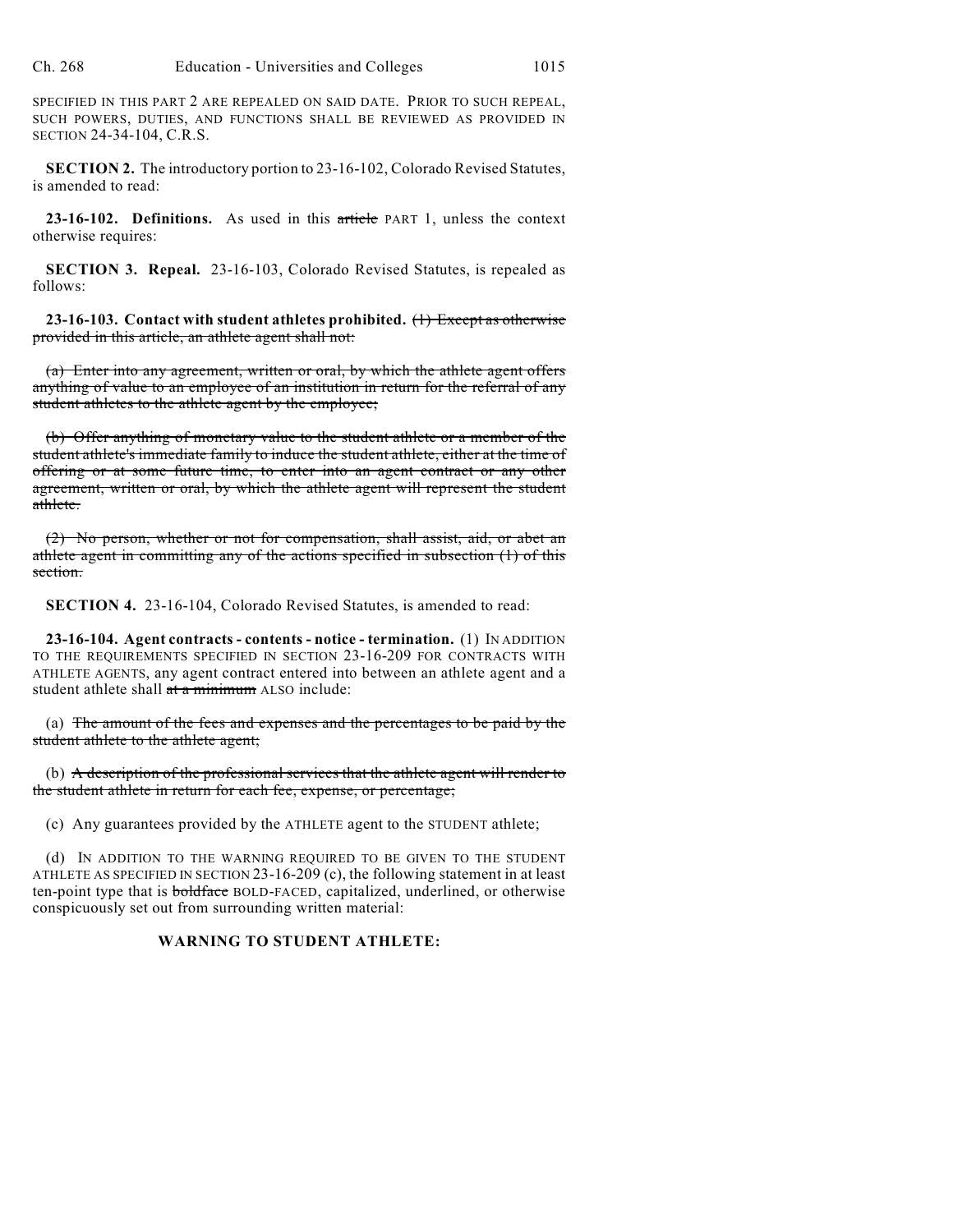**WHEN YOU SIGN THIS CONTRACT, IT IS LIKELY YOU WILL IMMEDIATELY LOSE YOUR ELIGIBILITY TO COMPETE IN INTERCOLLEGIATE ATHLETICS. YOU MUST GIVE WRITTEN NOTICE THAT YOU HAVE ENTERED INTO THIS CONTRACT TO THE ATHLETIC DIRECTOR OF YOUR COLLEGE OR UNIVERSITY WITHIN 72 HOURS AFTER ENTERING INTO THIS CONTRACT OR PRIOR TO PARTICIPATING IN YOUR NEXT INTERCOLLEGIATE ATHLETIC EVENT, WHICHEVER COMES FIRST. DO NOT SIGN THIS CONTRACT UNTIL YOU HAVE READ IT OR IF IT CONTAINS BLANK SPACES. DO NOT SIGN THIS CONTRACT IF IT DOES NOT SPECIFY ALL OF THE GUARANTEES MADE TO YOU BY THE ATHLETE AGENT. IF YOU DECIDE THAT YOU DO NOT WISH TO PURCHASE THE SERVICES OF THE ATHLETE AGENT, YOU MAY CANCEL THIS CONTRACT BY NOTIFYING THE ATHLETE AGENT IN WRITING OF YOUR DESIRE TO CANCEL THE CONTRACT NOT LATER THAN 15 DAYS WITHIN FOURTEEN DAYS AFTER THE DATE ON WHICH YOU SIGN THIS CONTRACT.**

(2) Within seventy-two hours after entering into an agent contract, the student athlete shall notify the athletic director of the institution at which the student athlete is enrolled and provide a copy of the signed agent contract. If a student athlete enters into an agent contract prior to enrolling at an institution, the student athlete, within seventy-two hours after enrollment, shall notify the athletic director of the institution at which the student enrolls and provide a copy of the signed agent contract.

(3) The student athlete may rescind any agent contract within fifteen consecutive business days after entering into the agent contract by providing written notice to the athlete agent. The student athlete shall also provide notice of termination of the agent contract to the athletic director of the institution at which the student athlete is enrolled. Failure to provide notice to the athletic director shall not affect termination of the agent contract. The student athlete may not under any circumstances waive the student athlete's right to rescind the agent contract.

(4) The student athlete may rescind any agent contract that does not include the warning specified in subsection  $(1)$  of this section at any time after entering into the agent contract by providing written notice to the athlete agent.

**SECTION 5. Repeal.** 23-16-105, Colorado Revised Statutes, is repealed as follows:

**23-16-105. Exceptions - written materials - student-initiated contacts.** (1) The provisions of this article shall not prohibit an athlete agent from:

(a) Sending written materials to a student athlete so long as the athlete agent previously sent or simultaneously sends an identical copy of said written materials to the athletic director of the institution at which the student athlete is enrolled;

(b) Otherwise contacting a student athlete, so long as the contact is only for providing information to the student athlete and the athlete agent does not provide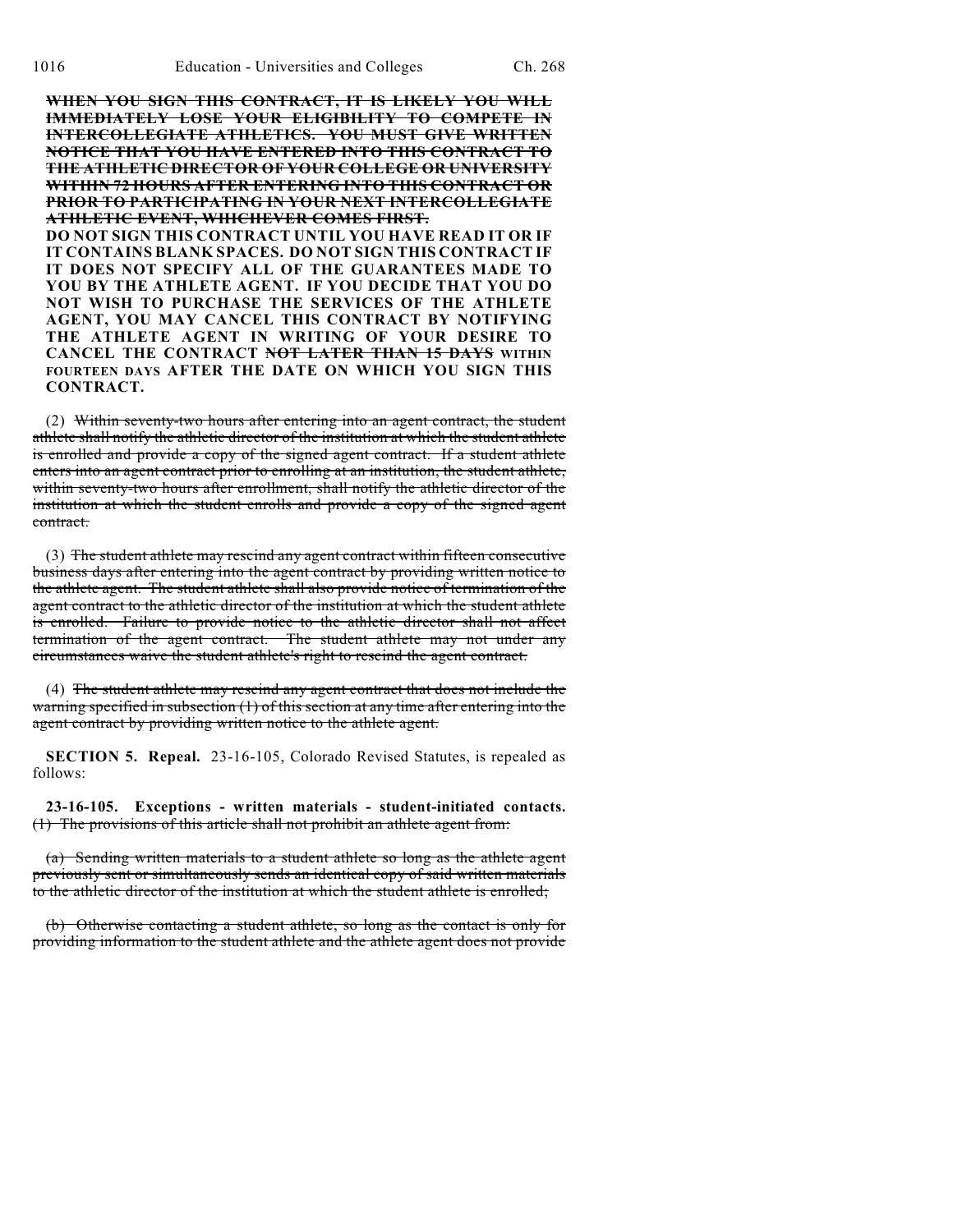anything of monetary value to the student athlete.

**SECTION 6.** 23-16-107 (1), Colorado Revised Statutes, is amended to read:

**23-16-107. Compliance coordinator - duties.** (1) Each institution or governing board shall designate an individual to serve as compliance coordinator for the institution or for each institution under the governing board's management. The compliance coordinator shall ensure the compliance of the institution and its athletes and students with the provisions of this article PART 1 and the rules adopted by the governing board or institution.

**SECTION 7. Repeal.** 23-16-108, Colorado Revised Statutes, is repealed as follows:

**23-16-108. Violations - penalties - civil suit.** (1) (a) Any agent contract that does not meet the requirements of section 23-16-104 or for which the athlete agent or student athlete fails to provide notice as required in section 23-16-104 is voidable and unenforceable at the student athlete's election.

(b) A postdated agent contract is voidable and unenforceable at the student athlete's election.

(c) An agent contract that purports to take or takes effect at a future time after the student athlete is no longer eligible to participate in intercollegiate athletics is voidable and unenforceable at the student athlete's election.

(d) If an agent contract is voided pursuant to paragraph (a), (b), or (c) of this subsection (1), the athlete agent that was party to the agent contract may not recover any monetary or other form of consideration paid to the student athlete or to a member of the student athlete's immediate family pursuant to the agent contract or as an inducement to the student athlete to enter into the agent contract.

 $(2)$  (a) The attorney general or the district attorney of the judicial district in which the institution is located, on receipt of a complaint or on his or her initiative, may investigate any alleged violations of sections 23-16-103 to 23-16-105. Following an investigation, if the attorney general or district attorney has reasonable cause to believe that any individual has violated or is violating any provision of sections 23-16-103 to 23-16-105, the attorney general or district attorney may bring an action to obtain a temporary restraining order, preliminary injunction, or permanent injunction to restrain or prevent the violation. If the attorney general or district attorney, by a preponderance of the evidence, shows that an individual has violated or is violating any provision ofsections 23-16-103 to 23-16-105, the court may issue a temporary restraining order, preliminary injunction, or permanent injunction to restrain or prevent the violation.

(b) On motion of the attorney general or the district attorney, or on its own motion, the court may impose a civil penalty of not more than ten thousand dollars against any individual, other than the student athlete, who violates any provision of sections 23-16-103 to 23-16-105. The civil penalty ordered pursuant to this section shall be paid to the state treasurer for deposit into the state general fund.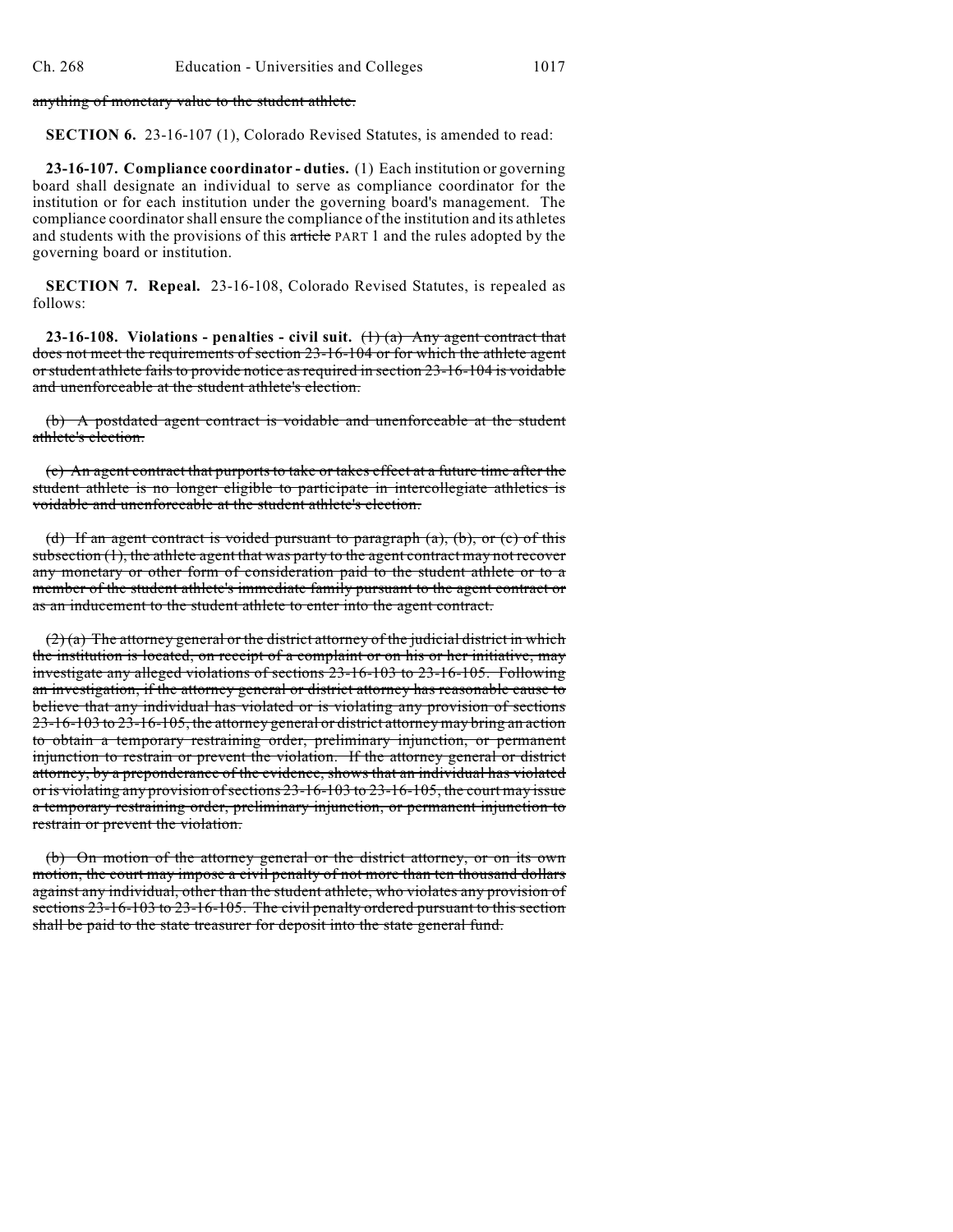(c) No action may be brought by the attorney general or the district attorney under this section more than four years after the occurrence of the violation.

 $(3)$  (a) An institution may bring an action for damages, as provided in paragraph (b) of this subsection (3), against any individual, other than the student athlete, who violates any provision of sections 23-16-103 to 23-16-105. An institution may seek equitable relief to prevent or minimize harm arising from acts or omissions that are or would be a violation of sections 23-16-103 to 23-16-105.

(b) For purposes of this subsection (3), an institution is damaged if, because of the individual's activities in violation of sections 23-16-103 to 23-16-105, the institution is penalized or is disqualified or suspended from participating in intercollegiate athletics by a national association for the promotion and regulation of intercollegiate athletics or by an intercollegiate athletic conference and, because of the penalty, disqualification, or suspension, the institution:

(I) Loses revenue from media coverage of a sports contest;

(II) Loses the right to grant an athletic scholarship;

(III) Loses the right to recruit an athlete;

(IV) Is prohibited from participating in postseason athletic competition;

(V) Forfeits an athletic contest; or

(VI) Otherwise suffers an adverse financial impact.

(c) An institution that prevails in a suit brought under this subsection (3) may recover:

(I) Actual damages;

(II) Punitive damages;

(III) Court costs; and

(IV) Reasonable attorney fees.

**SECTION 8.** 24-34-102, Colorado Revised Statutes, is amended BY THE ADDITION OF A NEW SUBSECTION to read:

**24-34-102. Division of registrations - creation - duties of division and department heads - definitions - license, registration, or certification renewal** and reinstatement. (2.5) THE DIVISION OF REGISTRATIONS SHALL HAVE SUPERVISION OF THE REGISTRATION OF ATHLETE AGENTS AS SET FORTH IN THE "UNIFORM ATHLETE AGENTS ACT", PART 2 OF ARTICLE 16 OF TITLE 23, C.R.S.

**SECTION 9.** 24-34-104 (45), Colorado Revised Statutes, is amended BY THE ADDITION OF A NEW PARAGRAPH to read: